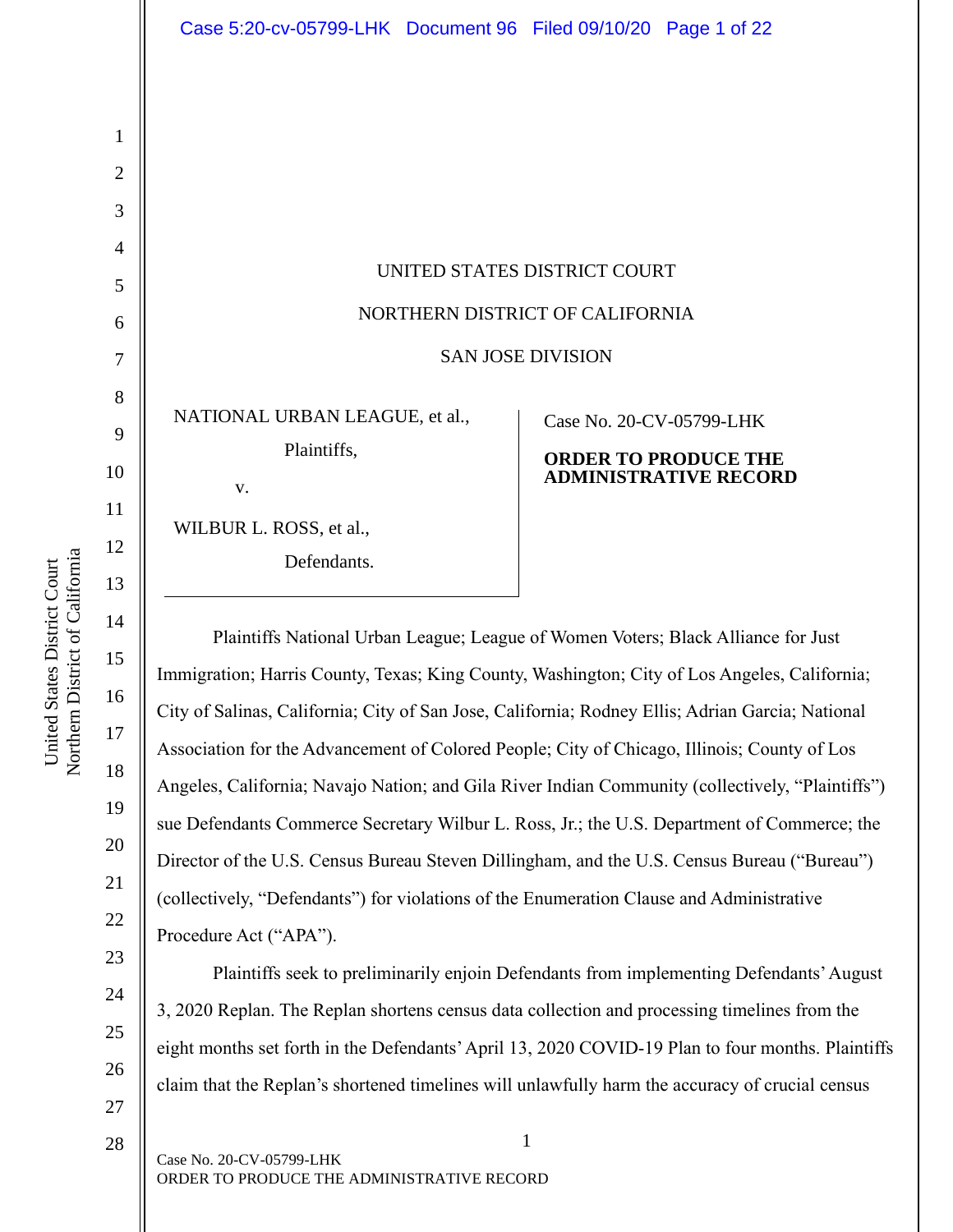data.

1

2

3

4

5

6

7

8

9

10

11

12

13

14

15

16

17

18

19

20

21

22

23

24

25

26

27

Before the Court are the parties' submissions regarding production of the administrative record. Having considered the parties' submissions; the parties' oral arguments at the September 8, 2020 case management conference; the relevant law; and the record in this case, the Court ORDERS the production of the administrative record.

#### **I. BACKGROUND**

#### **A. Factual Background**

Before addressing the merits of the parties' submissions, the Court briefly notes the factual context. Defendants acknowledge that the Bureau's Census data collection and processing responsibilities are "a 15.6 billion dollar operation years in the making." Defendants' Opp. to Plaintiffs' Motion for Stay or Preliminary Injunction at 1 ("PI Opp."). The Bureau spent most of a decade preparing the original operational plan for the 2020 Census, which was called the Final Operational Plan and was issued in December 2018. Albert E. Fontenot, Jr., Associate Director for Decennial Census Programs at the U.S. Census Bureau, describes the extensive work over a period of many years that the Bureau performed to develop the Final Operational Plan, which the Bureau also called Version 4.0. For example, Fontenot discusses eight significant census tests the Bureau performed in 2013, 2014, 2015, 2016, and 2018 to improve their field operations. Fontenot Decl. ¶ 71. Fontenot describes partnerships with stakeholders such as organizations and tribal and local governments. *E.g.*, Fontenot Decl. ¶¶ 12, 28. The Final Operational Plan reflects the conclusions of subject-matter experts such as statisticians, demographers, geographers, and linguists. *See, e.g.*, ECF No. 37-5 at 79, 144 (2020 Census Operational Plan—Version 4.0).

The Final Operational Plan also set timeframes for three operations that especially affect the quality of the count: (1) self-responses to census questionnaires, (2) non-response follow-up ("NRFU"), and (3) post-data collection processing. First, the timeframe for self-responses refers to when people may respond to census questionnaires on their own. Second, NRFU refers to the process of "conduct[ing] in-person contact attempts at each and every housing unit that did not self-respond to the decennial census questionnaire." Fontenot Decl. ¶48. "The NRFU Operation is

2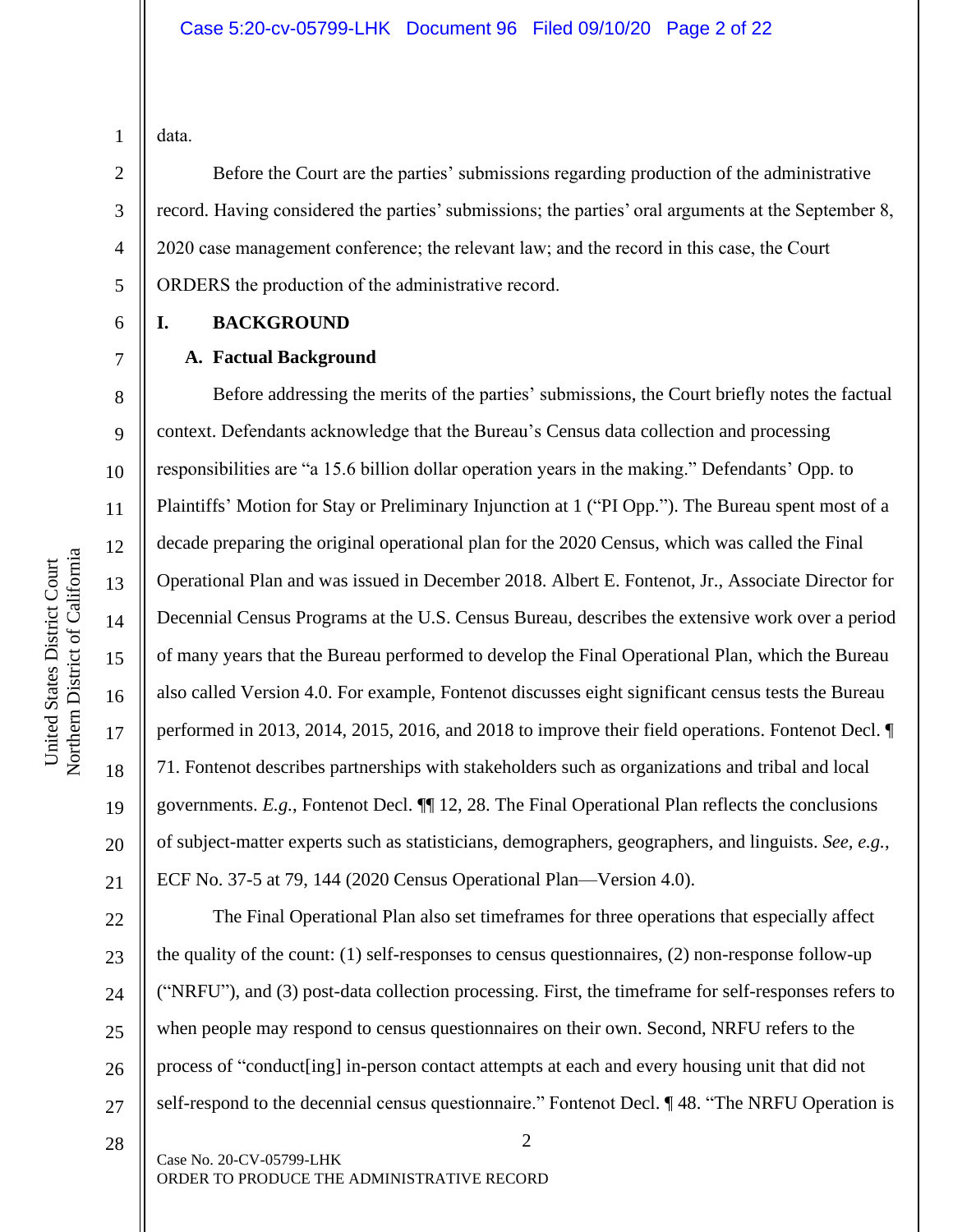#### Case 5:20-cv-05799-LHK Document 96 Filed 09/10/20 Page 3 of 22

entirely about hard-to-count populations." ECF No. 37-5 at 219. NRFU is thus "the most important census operation to ensuring a fair and accurate count." Thompson Decl. ¶ 15. Lastly, post-collection data processing refers to the Bureau's "procedures to summarize the individual and household data that [the Bureau] collect[s] into usable, high quality tabulated data products." Fontenot Decl. ¶ 66.

Under the Final Operational Plan issued in December 2018, self-responses spanned 20.5 weeks from March 12 to July 31, 2020. NRFU spanned 11.5 weeks from May 13 to July 31, 2020. Data processing spanned 22 weeks from August 1 to December 31, 2020. These operational dates would culminate in the Secretary of Commerce reporting (1) by December 31, 2020, "the tabulation of total population by States" to the President for the purpose of Congressional apportionment; and (2) by April 31, 2021, the same tabulation of population to the states for the purpose of redistricting. 13 U.S.C. § 141(b).

13 14 15 16 17 18 19 20 21 22 23 24 25 26 On March 18, 2020, however, the Bureau announced that it would suspend all field operations for two weeks because of the COVID-19 pandemic. *See* Press Release, U.S. Census Bureau, *U.S. Census Bureau Director Steven Dillingham on Operational Updates* (Mar. 18, 2020), https://www.census.gov/newsroom/pressreleases/2020/operational-update.html. On March 28, 2020, the Bureau announced another two-week suspension. Press Release, *Census Bureau Update on 2020 Census Field Operations* (Mar. 28, 2020), https://www.census.gov/newsroom/press-releases/2020/update-on-2020-census-fieldoperations.html. The Bureau halted all hiring and training of hundreds of thousands of Census field staff known as "enumerators," who implement NRFU by trying to contact people who do not respond to the Census questionnaire. Fontenot Decl. ¶ 49. The Bureau also experienced staffing shortages at its call centers and the contractor responsible for printing the six mail-in self-response forms. ECF No. 37-7 at 8 (GAO, *COVID-19 Presents Delays and Risks to Census Count* (June 2020)). As a result, on April 13, 2020, the Bureau issued an adjustment to its Final Operational

27 Plan to account for the impact of COVID-19 (the "COVID-19 Plan"). ECF No. 37-3 (April 13,

3 Case No. 20-CV-05799-LHK ORDER TO PRODUCE THE ADMINISTRATIVE RECORD 28

1

2

3

4

5

6

7

8

9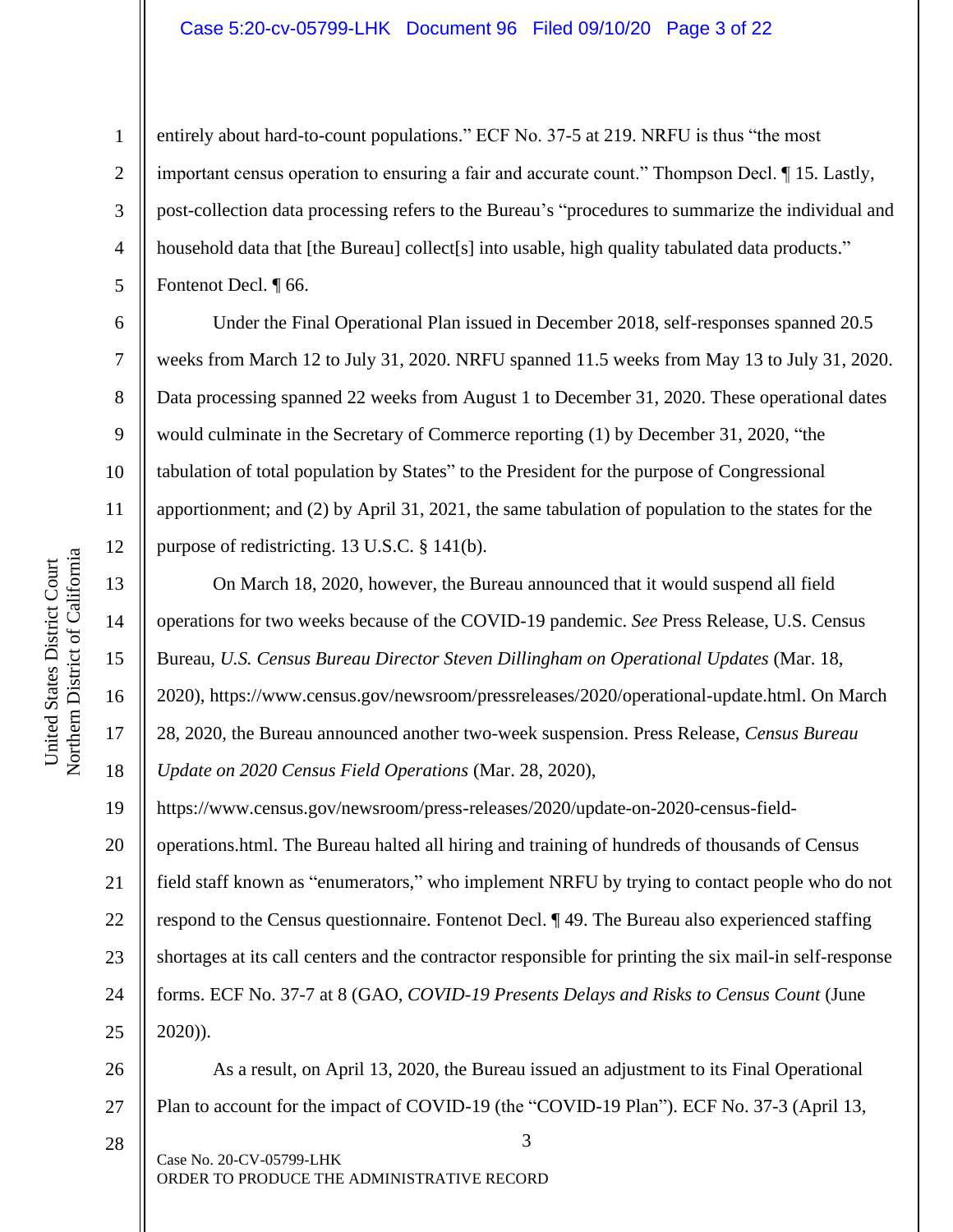2020 statement of Secretary of Commerce Wilbur Ross and Census Bureau Director Steven Dillingham). The COVID-19 Plan extended the operational deadlines.

Specifically, first, the COVID-19 Plan expanded the timeframe for self-responses from 20.5 weeks to 33.5 weeks (March 12 to October 31, 2020) to account for the pandemic's disruptions to Bureau operations and the public's ability to respond to the census. For instance, the Bureau had to adapt to staffing shortages at call centers and the self-response printer. ECF No. 37- 7 at 8. The Bureau also had to cope with "delays to the Update Leave operation, in which [census] field staff hand-deliver questionnaires," *id.* at 6, to "areas where the majority of the housing units do not have mail delivery . . . or the mail delivery information for the housing unit cannot be verified." Fontenot Decl. ¶ 46. In sum, as of June 2020, "self-response rates var[ied] widely across states and counties," with "markedly different operational environments and challenges" facing the Bureau "from one locale to another." ECF No. 37-7 at 6 (citing self-response rates "below 3 percent" in counties in Alaska, Texas, Utah, and South Dakota).

Second, NRFU likewise expanded from 11.5 weeks (May 13 to July 31, 2020) to 12 weeks (August 11 to October 31, 2020). The pandemic disrupted NRFU in at least two ways. One, the pandemic made it harder to hire and retain enumerators to contact households. *See, e.g.*, Gurmilan Decl. ¶ 13 ("Monterey County is still advertising for census enumerator job listings because traditional applicant groups like senior citizens have concerns about the risk of catching COVID-19"). Two, "door-to-door visits for NRFU interviewing may be less effective" during a pandemic. ECF No. 37-7 at 18.

21 22 23 24 25 26 27 Third, given the pandemic's effects on "the quality of the data, especially for groups that are less likely to self-respond (often hard to count populations)," post-data collection quality control was deemed especially important. ECF No. 37-7 at 18. Data processing for Congressional apportionment thus expanded from 22 weeks (August 1 to December 31, 2020) to 26 weeks (November 1, 2020 to April 30, 2021). The processing was to include an independent review of the final address list, analysis by subject-matter experts, and the remediation of software errors. Fontenot Decl. ¶ 89.

1

2

3

4

5

6

7

8

9

10

11

12

13

14

15

16

17

18

19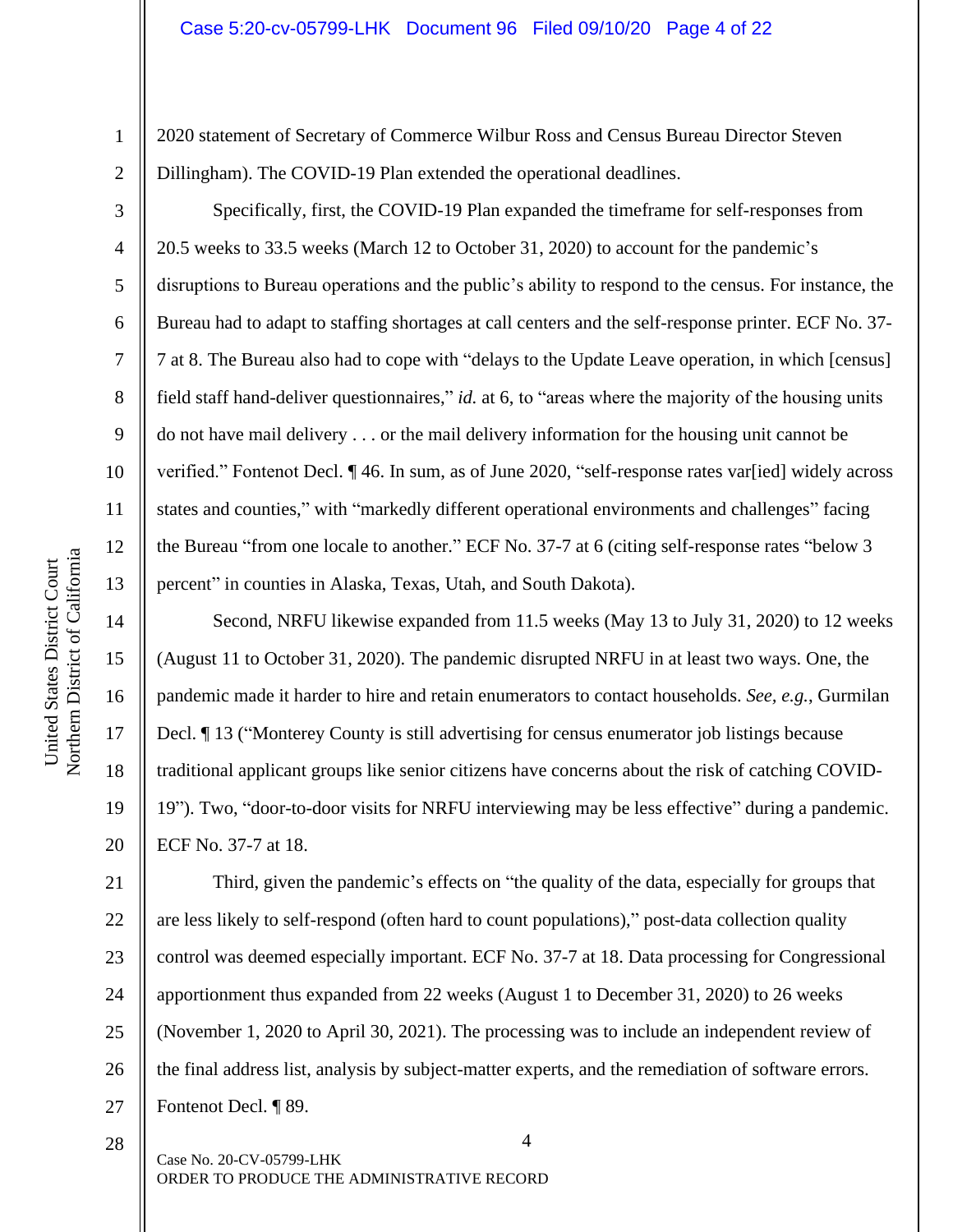#### Case 5:20-cv-05799-LHK Document 96 Filed 09/10/20 Page 5 of 22

1

2

3

4

5

6

7

8

9

10

11

12

13

14

15

United States District Court

United States District Court

16

19

20

Lastly, the press release announcing the COVID-19 Plan stated that "the Census Bureau is seeking statutory relief from Congress of 120 additional calendars days to deliver apportionment counts." ECF No. 37-3 at 3. The COVID-19 Plan would thus "extend the window for field data collection and self-response to October 31, 2020, which will allow for apportionment counts to be delivered to the President by April 30, 2021, and redistricting data to be delivered to the states no later than July 31, 2021." *Id.*

Although these delays would result in the Bureau missing statutory deadlines, Bureau officials publicly stated that meeting the December 31, 2020 deadline would be impossible in any event. For instance, on May 26, 2020, the Bureau's head of field operations, Tim Olson, stated that "[w]e have passed the point where we could even meet the current legislative requirement of December 31. We can't do that anymore. We -- we passed that for quite a while now." Nat'l Conf. of Am. Indians, 2020 Census Webinar: American Indian/Alaska Native at 1:17:30–1:18:30, YouTube (May 26, 2020), https://www.youtube.com/watch?v=F6IyJMtDDgY. Similarly, on July 8, Associate Director Fontenot confirmed that the Bureau is "past the window of being able to get" accurate counts to the President by December 31, 2020. U.S. Census Bureau, *Operational Press Briefing – 2020 Census Update* at 20–21 (July 8, 2020),

17 18 https://www.census.gov/content/dam/Census/newsroom/press-kits/2020/news-briefing-programtranscript-july8.pdf.

On July 21, 2020, President Donald J. Trump issued a memorandum declaring the United States' policy to exclude unlawful immigrants from the congressional apportionment base.

21 22 23 On July 31, 2020, the Bureau removed from its website the October 31, 2020 deadlines for self-responses and NRFU. *Compare* ECF No. 37-8 (July 30 Operational Adjustments Timeline), *with* ECF No. 37-9 (July 31 Operational Adjustments Timeline).

24 25 26 On August 3, 2020, the Bureau issued a press release announcing the Replan. ECF No. 37- 1. In Fontenot's declaration, Fontenot avers that the Secretary approved the Replan on the day it was announced. Fontenot Decl. ¶ 85.

# 27 28

The Replan accelerated and compressed the Bureau's data collection and processing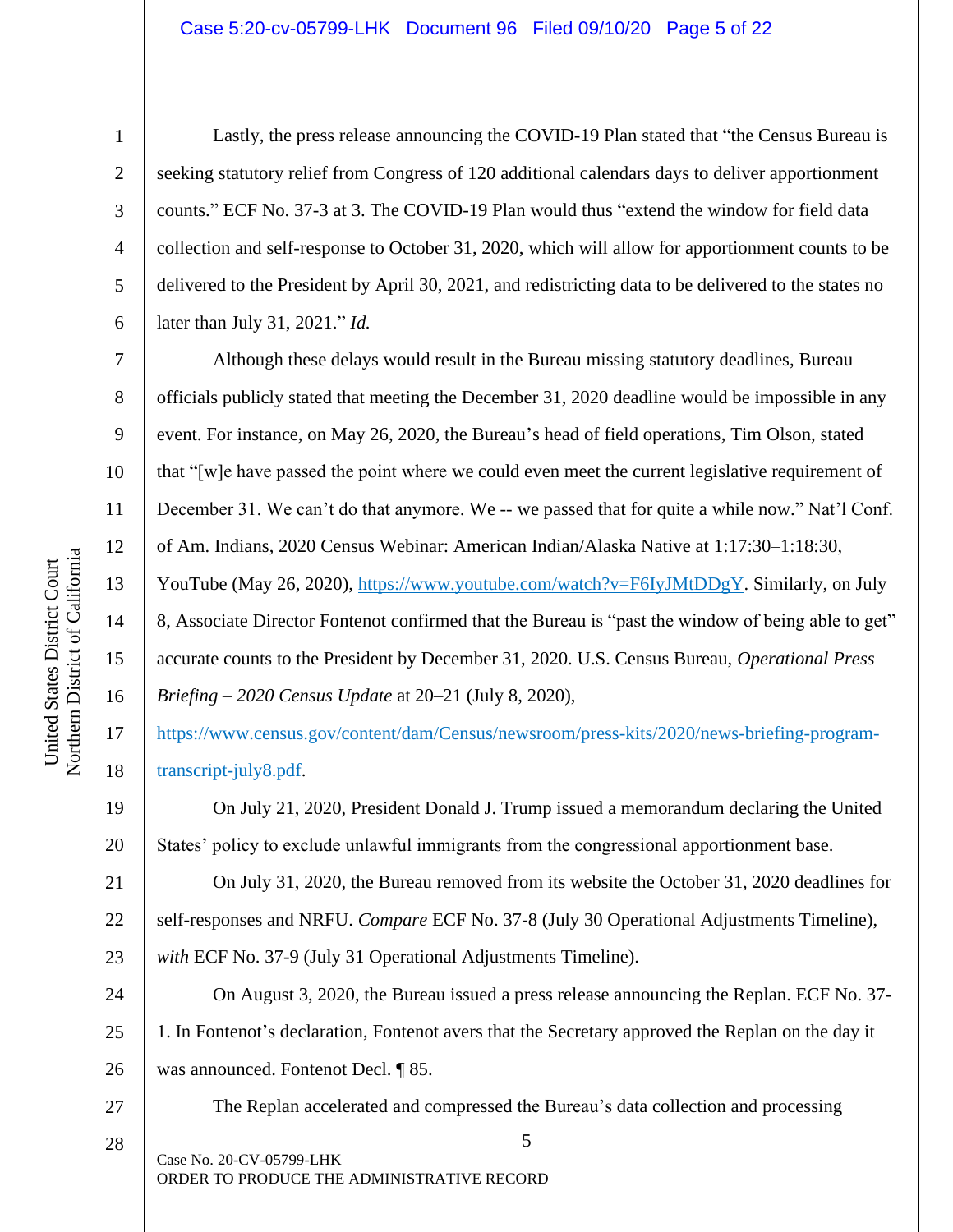timeframes from eight months to four months. Specifically, self-response compressed from 33.5 weeks to 29 weeks, with the deadline advancing from October 31 to September 30. *Id.* ¶ 100. NRFU compressed from 11.5 weeks to 7.5 weeks, with the deadline advancing from October 31 to September 30. Lastly, data processing was halved from 26 weeks to 13 weeks with the deadline advancing from April 30, 2021 to December 31, 2020.

#### **B. Procedural History**

On August 18, 2020, Plaintiffs filed suit to challenge the Replan's advancement of the deadlines for self-responses, field operations to attempt to count NRFU, and data processing. To allow Plaintiffs to effectively challenge the Replan, including the September 30, 2020 end of field operations, the parties stipulated to a briefing schedule and hearing date of September 17, 2020 on Plaintiffs' motion for stay and preliminary injunction (hereafter, "motion for preliminary injunction" or "Mot."). ECF No. 35. Pursuant to that schedule, Plaintiffs filed a motion for a preliminary injunction on August 25, 2020 based on their claims under the Enumeration Clause and the APA. ECF No. 36.

On August 26, 2020, the Court held a case management conference. At that conference, the Court asked Defendants whether there was an administrative record for the purposes of APA review. Defendants repeatedly denied the existence of an administrative record. *E.g.*, ECF No. 65 at 9:22–:24 (Q: "Is there an administrative record in this case?" A: "No, Your Honor. On behalf of the Defendants, no, there's not."), 10:17–:18 ("[A]t this point there is no administrative record."). Rather, Defendants suggested that the only document that provided the contemporaneous reasons for the Replan was the Bureau's August 3, 2020 press release. *Id.* at 20:6–:7 ("[A]t this point I'm not aware of any other documents, but I would propose that I check with my client . . . ."). Even so, the Court instructed Defendants that "[i]f there's an administrative record, it should be produced. [The Court] will need it to make a decision in this case." *Id.* at 10:13–:14.

25 26 To assist the Court in determining by what date a ruling on Plaintiffs' motion for preliminary injunction must be issued, Defendants agreed to file a statement by September 2, 2020 as to when the winding down of field operations would begin relative to the September 30, 2020

6 Case No. 20-CV-05799-LHK ORDER TO PRODUCE THE ADMINISTRATIVE RECORD

1

2

3

4

5

6

7

8

9

10

11

12

13

14

15

16

17

18

19

20

21

22

23

24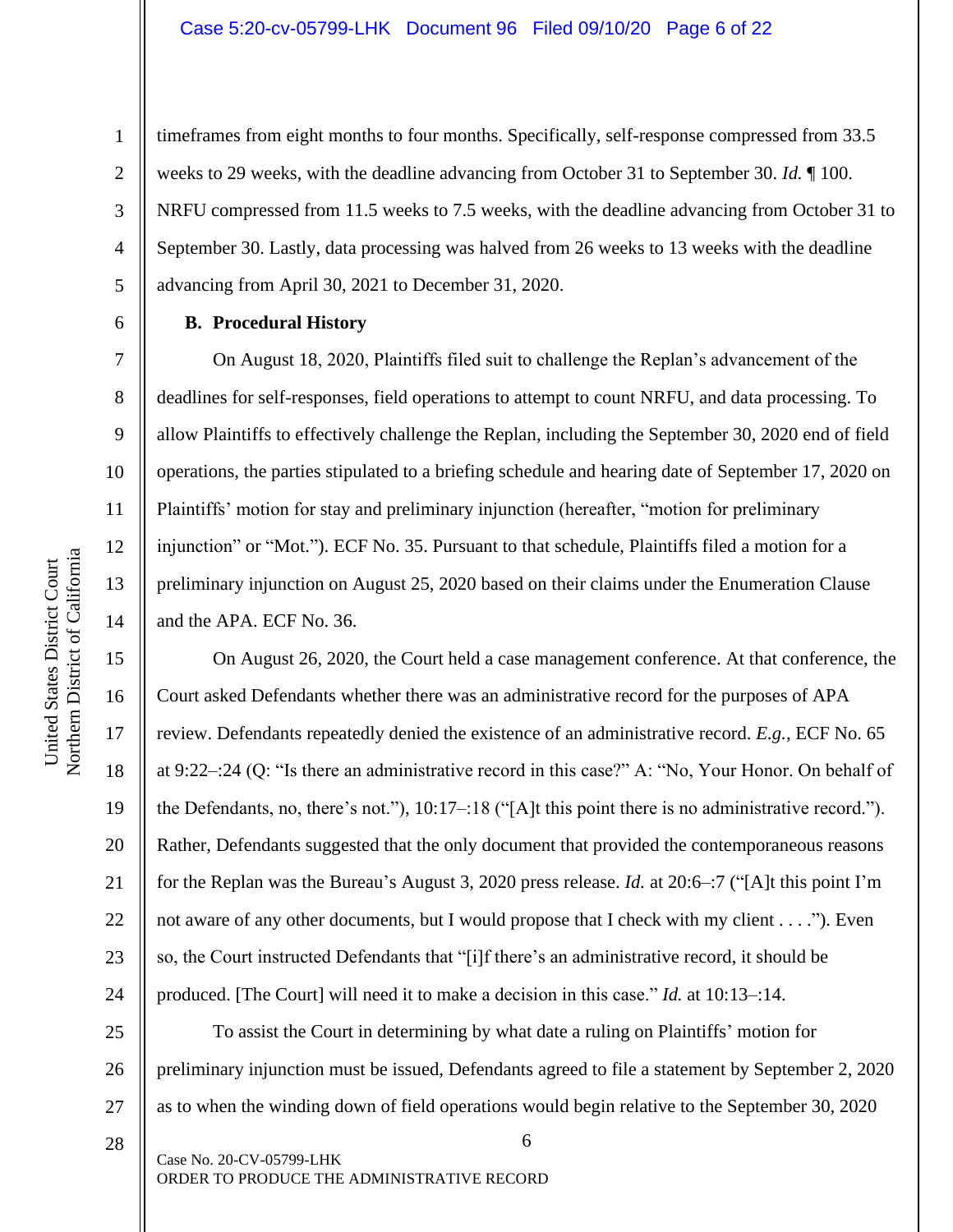deadline for ending data collection. Defendants filed the following statement:

[T]he Census Bureau has already begun taking steps to conclude field operations. Those operations are scheduled to be wound-down throughout September by geographic regions based on response rates within those regions. As will be described in Defendants' forthcoming filing on Friday, September 4, 2020, any order by the Court to extend field operations, regardless of whether those operations in a particular geographic location are scheduled to be wound-down by September 30 or by a date before then, could not be implemented at this point without significant costs and burdens to the Census Bureau.

ECF No. 63. Based on Defendants' statement, Plaintiffs moved on September 3, 2020 for a temporary restraining order to preserve the status quo for 12 days until the September 17, 2020 preliminary injunction hearing. ECF No. 66. On September 4, 2020, Defendants opposed the

motion, and the Court held a hearing on the motion.

At the hearing on the motion for a temporary restraining order, Defendants reiterated their position that no administrative record existed, ECF No. 82 at 33:13–:15, but disclosed that there were documents contemporaneously explaining the Replan. Defendants stated:

The Census Bureau generates documents as part of its analysis and as part of its decisions and as part of its deliberations. And there are documents that the Replan was not cooked up in a vacuum, it was part of the agency's ongoing deliberations. And so certainly there are going to be documents that reflect those documents.

*Id.* at 33:2–:7. That said, Defendants said no administrative record technically existed because "the documents that fed into the operational plans and the operational decisions are internal documents that are subject to the deliberative process privilege." *Id.* at 32:14–:16.

Only a few minutes later, however, Defendants retracted their assertion of deliberative process privilege. *Id.* at 36:15–:17 ("[T]o be clear, we are not asserting the deliberative process privilege because there is no record and there's nothing to consider."). Defendants conceded that "[i]f there is final agency action that is reviewable and the APA applies, we would have an obligation to produce the administrative record." *Id.* at 35:24–36:1. Defendants instead urged the Court to rely solely on a declaration that Defendants would file that night with Defendants' opposition to the motion for preliminary injunction. *E.g.*, *id.* at 16:21–:23 ("We will not be filing documents in addition to the declaration.").

7 Case No. 20-CV-05799-LHK ORDER TO PRODUCE THE ADMINISTRATIVE RECORD

1

2

3

4

5

6

7

8

9

10

11

12

13

14

15

16

17

18

19

20

21

22

23

24

25

26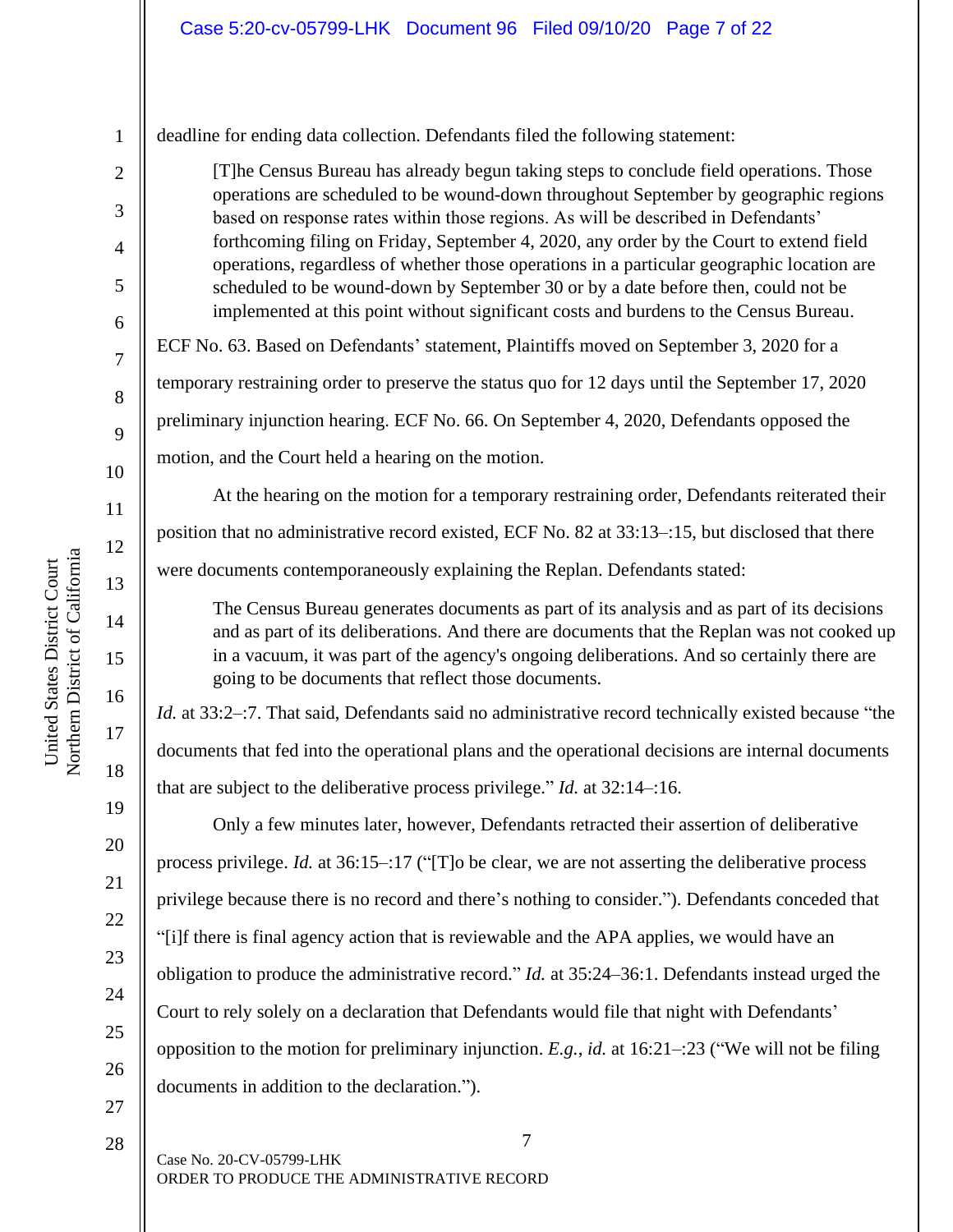United States District Court

United States District Court

1

2

3

4

5

6

7

8

9

17

Later on September 4, 2020, Defendants filed their opposition to Plaintiffs' motion for preliminary injunction. As Defendants stated at the TRO hearing, Defendants' sole evidence against Plaintiffs' motion for temporary restraining order and motion for preliminary injunction is the declaration of Albert E. Fontenot, Jr., Associate Director for Decennial Census Programs at the U.S. Census Bureau.

On September 5, 2020, the Court granted a temporary restraining order until the September 17, 2020 preliminary injunction hearing. On September 8, 2020, Defendants filed a notice regarding compliance with the TRO. ECF No. 86.

Also on September 8, 2020, the Court held another case management conference. At that conference, Defendants again stated that "there is no administrative record in this case because there is no APA action." ECF No. \_\_ (forthcoming) at 62:15–:16. Even so, Defendants confirmed their statements from the TRO hearing that the Replan is "indeed codified." *Id.* at 21:7. The Replan simply was "not necessarily codified in one particular document." *Id.* at 21:9–:10. Accordingly, Plaintiffs asked the Court to order Defendants to produce the administrative record. *E.g.*, id. at 43:16–:17. The parties briefed the issue on September 8 and 9, 2020. *See* ECF Nos. 88– 89, 92.

## **II. DISCUSSION**

18 19 20 21 22 23 24 25 26 The Court first addresses threshold issues raised by Defendants. However, the Court notes that the cases that require determinations of those threshold issues before production of the administrative record are distinguishable from the instant case. Thereafter, the Court explains why the administrative record must be produced. Given the September 17, 2020 hearing and the Census Bureau's September 30, 2020 deadline for data collection, the analysis herein is necessarily brief. The Court will provide a more fulsome analysis in its ruling on Plaintiffs' motion for preliminary injunction promptly after the September 17, 2020 hearing. Thus, the Court's conclusions herein are provisional and may be subject to change after production of Defendants' administrative record.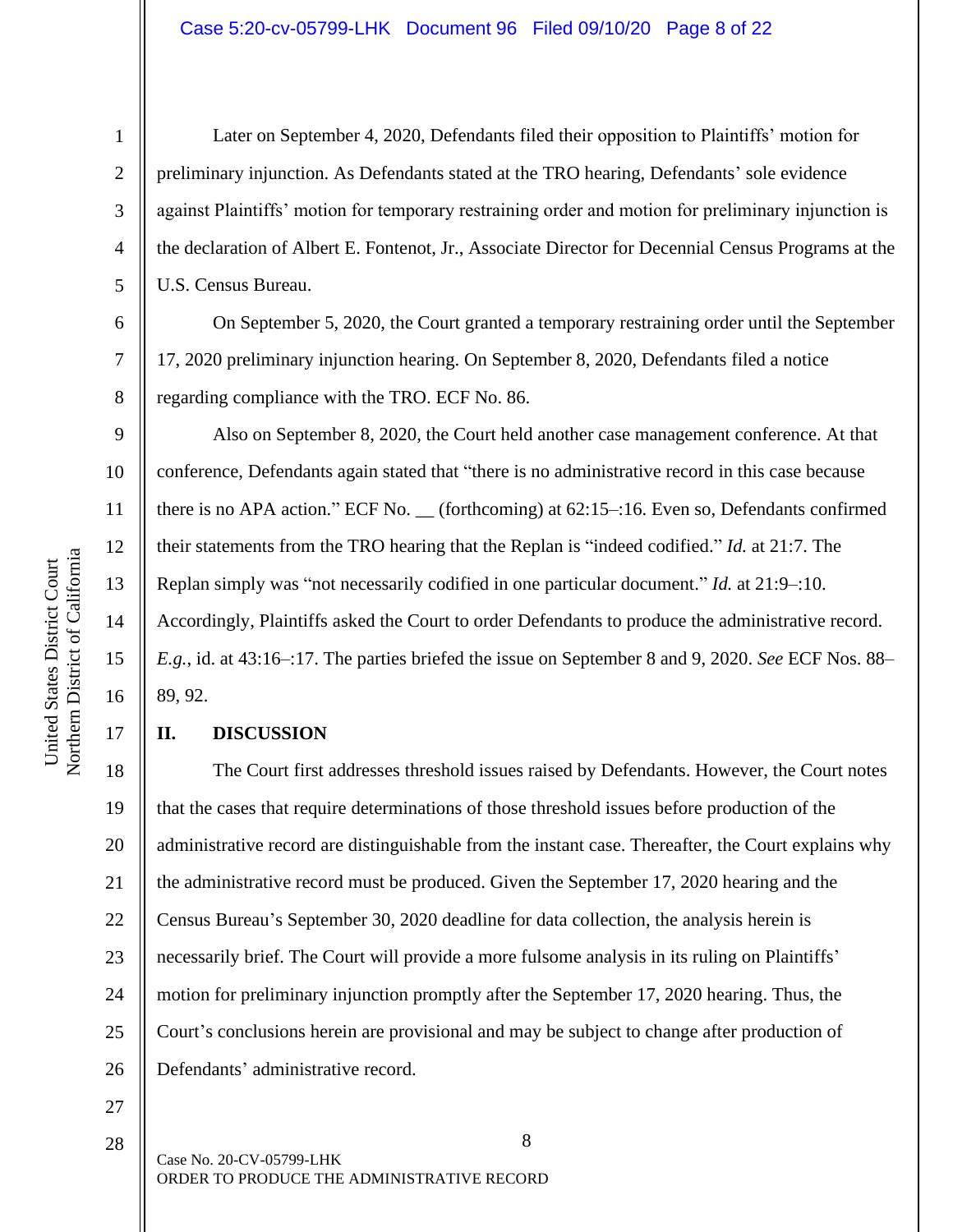# **A. The Instant Case is Reviewable.**

Defendants argue that the instant case is unreviewable on four grounds: (1) the Replan presents a political question; (2) Plaintiffs lack standing; (3) the Replan is not final agency action, and (4) the Replan is committed to agency discretion by law. The Court addresses each ground in turn.

## **1. The Replan does not present a political question.**

A "political question" is one which is "outside the courts' competence and therefore beyond the courts' jurisdiction." *Rucho v. Common Cause*, 139 S. Ct. 2484, 2494 (2019). "Among the political question cases the Court has identified are those that lack 'judicially discoverable and manageable standards for resolving [them].'" *Id.* at 2494 (quoting *Baker v. Carr*, 369 U.S. 186, 217 (1962)).

Defendants argue that whether the Replan violates the Administrative Procedure Act is a political question. Their argument is essentially the following syllogism. *First*, Congress has "virtually unlimited discretion in conducting the decennial 'actual enumeration.'" *Wisconsin*, 517 U.S. at 19. *Second*, Congress has used that discretion to set a statutory deadline of December 31, 2020 for when the Secretary must report a "tabulation of total population" to the President. 13 U.S.C. § 141(b). *Third*, Defendants replaced the COVID-19 Plan with the Replan in order to meet the statutory deadline. *Therefore*, the promulgation of the Replan is under Congress' virtually unlimited discretion; there "is no evident standard" for review; and the Replan poses a political question. PI Opp. 6.

The Court disagrees. Defendants' syllogism breaks down at its third step and conclusion. To start, the whole reason why the Court and Plaintiffs need the administrative record is to identify the contemporaneous justifications for the Replan. Only then can those justifications be reviewed under the deferential standard that the APA provides. That deferential APA review, as discussed in Section C below, includes determining if the agency considered—and gave a contemporaneous explanation of—all relevant aspects of a problem before taking action. Here, Congress has set forth more than just the December 31, 2020 statutory deadline as a relevant

9 Case No. 20-CV-05799-LHK ORDER TO PRODUCE THE ADMINISTRATIVE RECORD

1

2

3

4

5

6

7

8

9

10

11

12

13

14

15

16

17

18

19

20

21

22

23

24

25

26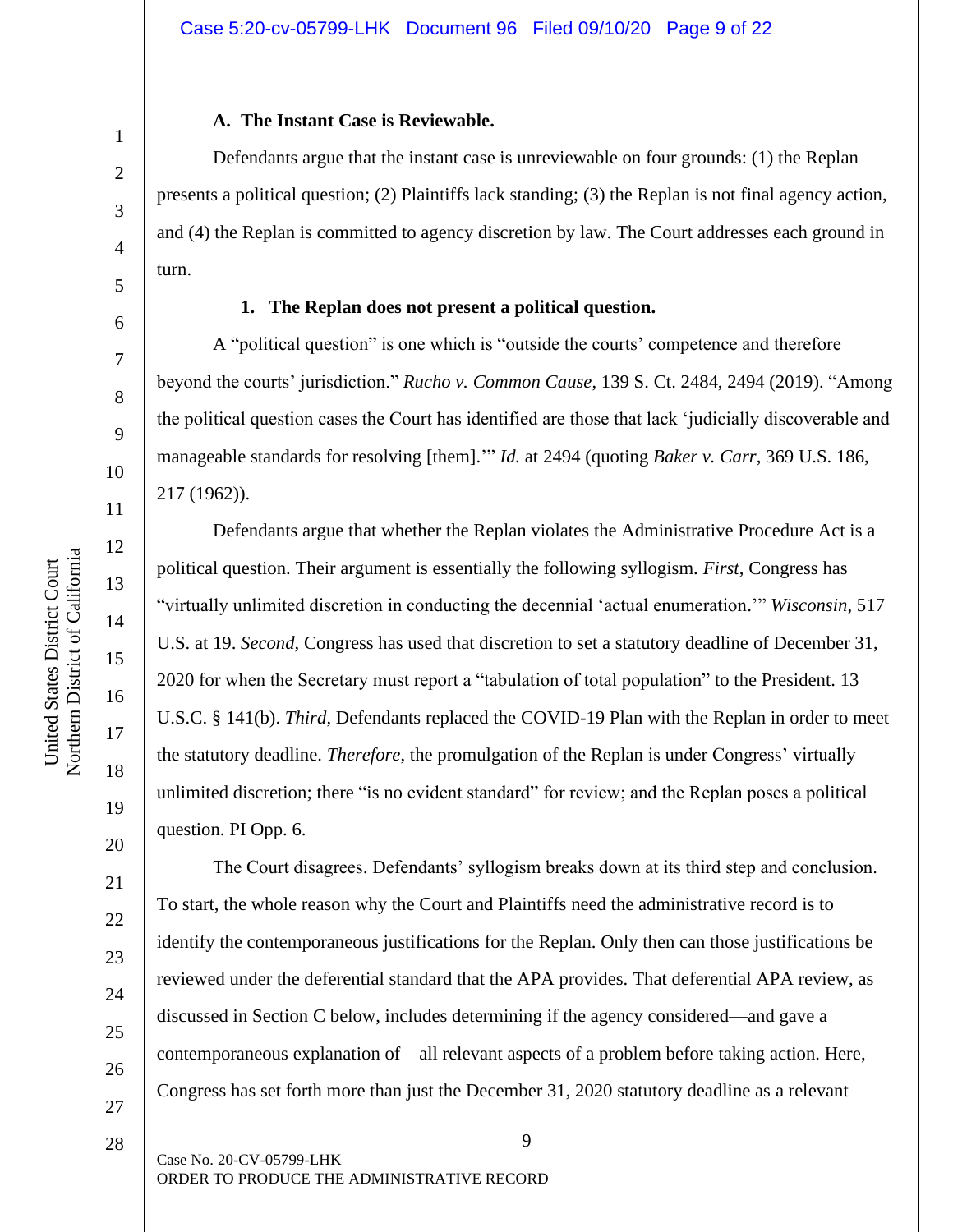#### Case 5:20-cv-05799-LHK Document 96 Filed 09/10/20 Page 10 of 22

1 2 3 4 5 6 aspect of the census. The Census Act also "imposes 'a duty to conduct a census that is accurate and that fairly accounts for the crucial representational rights that depend on the census and the apportionment.'" *Dep't of Commerce v. New York*, 139 S. Ct. 2551, 2569 (2019) (quoting *Franklin*, 505 U.S. at 819–820 (Stevens, J., concurring in part and concurring in judgment)) (discussing 2 U.S.C. § 2a). Similarly, the text, structure, and history of the Constitution evinces "a strong constitutional interest in accuracy." *Utah v. Evans*, 536 U.S. 452, 479 (2002).

10 7 8 9 10 11 12 13 14 15 16 17 18 19 20 21 22 23 24 25 26 27 28 Thus, in its decision on the census citizenship question last year, the Supreme Court rejected Defendants' claim that there is "no meaningful standard against which to judge the agency's exercise of discretion." *Dep't of Commerce v. New York*, 139 S. Ct. at 2568 (quoting *Weyerhaeuser Co. v. United States Fish and Wildlife Serv.*, 139 S. Ct. 361, 370 (2018)). The standard is provided by the Census Act, the Constitution, and APA. Accordingly, it is no surprise that the overwhelming weight of authority rejects applying the political question doctrine to census-related decisionmaking. *See, e.g., U.S. Dep't of Commerce v. Montana*, 503 U.S. 442, 458– 59 (1992) (holding that "political question doctrine presents no bar"); *Franklin v. Massachusetts*, 505 U.S. 788, 801 n.2 (1992) (noting that the Court "recently rejected a similar argument" in *Montana* that "the courts have no subject-matter jurisdiction over this case because it involves a 'political question'"); *Carey v. Klutznick*, 637 F.2d 834, 838 (2d Cir. 1980) (per curiam) (rejecting the Census Bureau's argument that "allegations as to mismanagement of the census made in the complaint involve a political question," and holding the case reviewable under the Constitution and APA); *New York v. United States Dep't of Commerce*, 315 F. Supp. 3d 766, 791 (S.D.N.Y. 2018) (rejecting political question doctrine in citizenship question litigation; and collecting cases); *Young v. Klutznick*, 497 F. Supp. 1318, 1326 (E.D. Mich. 1980) (rejecting political question doctrine), *rev'd on other grounds*, 652 F.2d 617 (6th Cir. 1981); *City of Philadelphia v. Klutznick*, 503 F. Supp. 663, 674 (E.D. Pa. 1980) (same); *Texas v. Mosbacher*, 783 F. Supp. 308, 312 (S.D. Tex. 1992) (same); *District of Columbia v. U.S. Dep't of Commerce*, 789 F. Supp. 1179, 1185 (D.D.C. 1992) (same); *City of N.Y. v. U.S. Dep't of Commerce*, 739 F. Supp. 761, 764 (E.D.N.Y. 1990) (same); *U.S. House of Representatives v. U.S. Dep't of Commerce*, 11 F. Supp. 2d 76, 95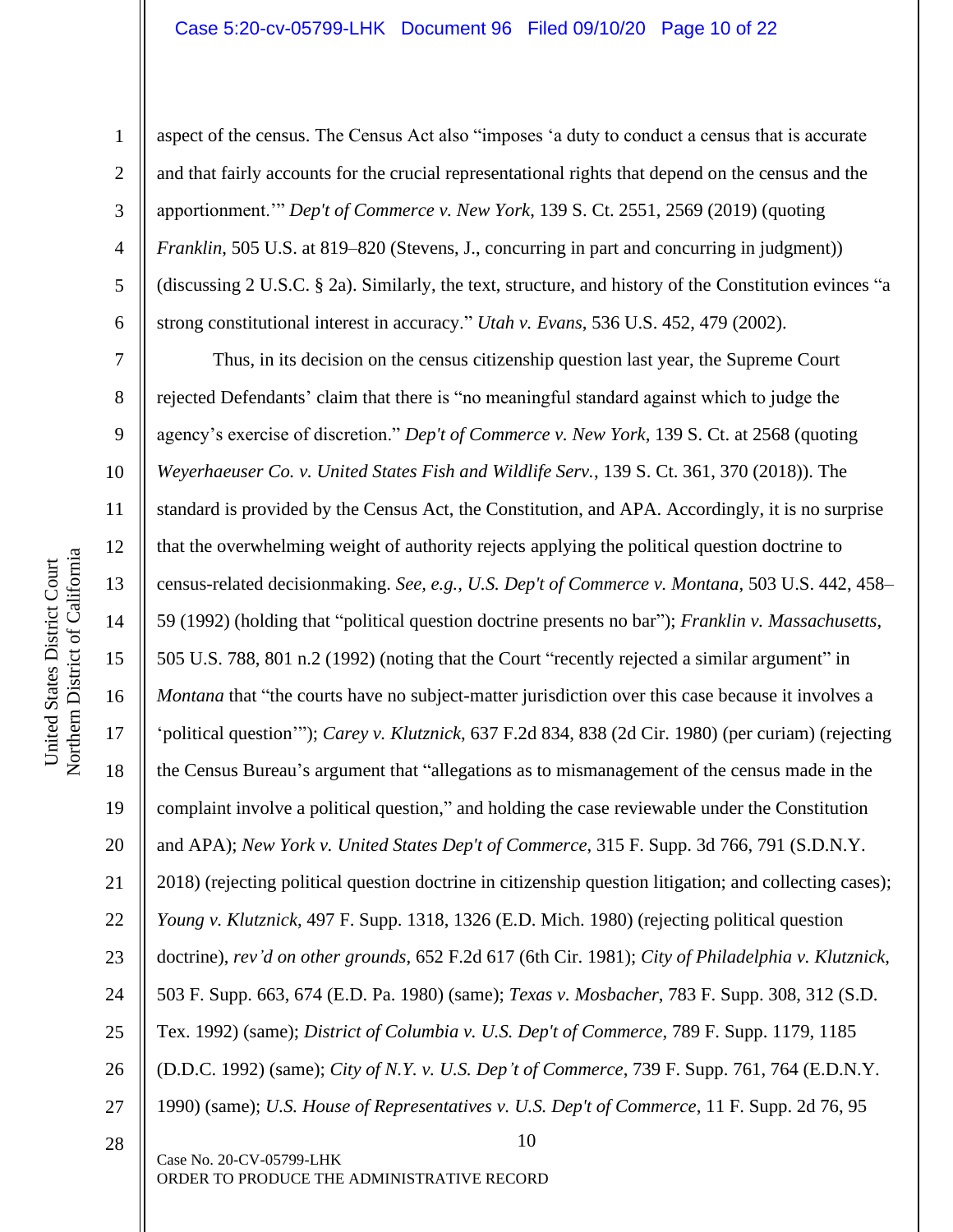1

2

3

4

5

6

7

8

9

10

11

12

13

14

15

16

17

(D.D.C. 1998) (three-judge court) (same; and stating "the court sees no reason to withdraw from litigation concerning the census"), *aff'd*, 525 U.S. 316 (1999); *see also Utah v. Evans*, 536 U.S. 452 (2002) (engaging in review without noting any jurisdictional defect stemming from political question doctrine); *Wisconsin v. City of N.Y.*, 517 U.S. 1 (1996) (same); *Morales v. Daley*, 116 F. Supp. 2d 801 (S.D. Tex. 2000) (same), *aff'd sub nom. Morales v. Evans*, 275 F.3d 45 (5th Cir. 2001) (unpublished); *Prieto v. Stans*, 321 F. Supp. 420, 421 (N.D. Cal. 1970) (finding jurisdiction over a motion to preliminarily enjoin the census's "mail-out, mail-back procedure" and "community education and follow-up procedures"). In sum, the political question doctrine does not bar the Court from ordering Defendants to produce the administrative record.

#### **2. Plaintiffs have standing to challenge the Replan.**

"To have standing, a plaintiff must 'present an injury that is concrete, particularized, and actual or imminent; fairly traceable to the defendant's challenged behavior; and likely to be redressed by a favorable ruling.'" *Dep't of Commerce v. New York*, 139 S. Ct. 2551, 2565 (2019). Plaintiffs here allege—and support with affidavits—the same injuries that the Supreme Court found supported standing in the citizenship question case: "[1] diminishment of political representation, [2] loss of federal funds, [3] degradation of census data, and [4] diversion of resources." *Id.* at 2565 (agreeing that "at least some" plaintiffs had standing).

18 19 20 21 22 23 24 25 26 27 First, Plaintiffs allege that "[t]he undercount resulting from the Rush Plan will likely result in an unfair apportionment that will cause local government Plaintiffs, individual Plaintiffs, and members of multiple organizational Plaintiffs, to lose their fair share of representation." Mot. at 29. For example, given the historically low census response rates in the City of Los Angeles and City of Salinas in California, and in Harris County, Texas, the Replan creates a substantial risk that their residents will not be counted, and a substantial risk of diminished political representation. *See* M. Garcia Decl. ¶¶ 8–15; Briggs Decl. ¶¶ 7, 15–17; Gurmilan Decl. ¶¶ 6, 8–14. Specifically, 57% of the residents in the City of Los Angeles, which is home to roughly 4 million people, live in census block groups that are hard or very hard to count. M. Garcia Decl. ¶ 7. Similarly, the City of Salinas comprises 38.5% of Monterey County's hard to count population, and the City's response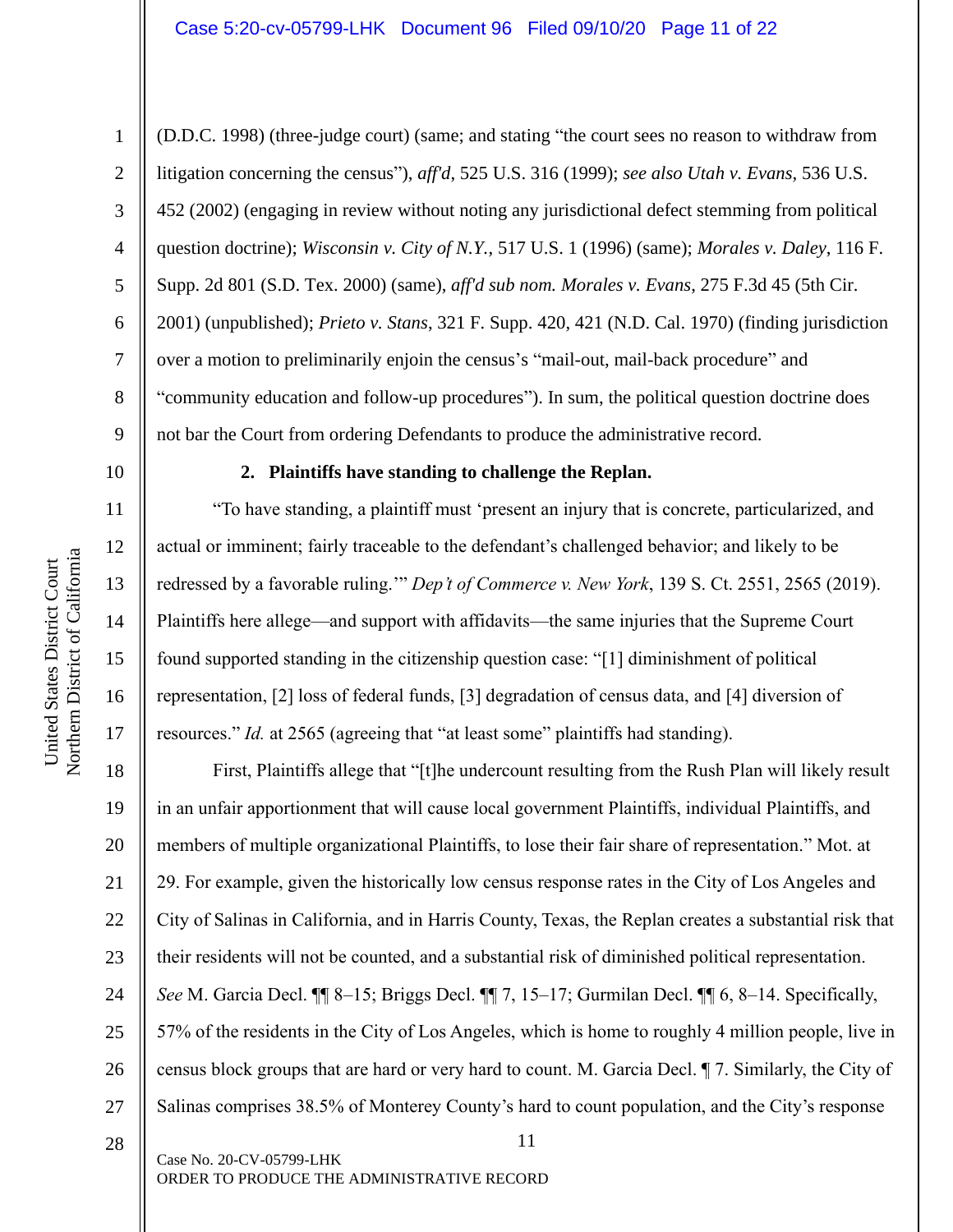rate is 9.5% below its response rate from the 2010 Census. *Id.* ¶ 6. The Replan's shortened schedule for data collection imposes a substantial risk that the hard to count populations will be undercounted, and that therefore their political representation will be diminished.

Second, local government Plaintiffs are recipients of multiple sources of federal funding that turn on census data. For example, King County, Washington and the City of Los Angeles receive Community Development Block Grants and other funds in the millions of dollars; and Seattle received over \$108 million in Transit Formula Grants. Dively Decl.  $\P$  7; Westall Decl.  $\P$ 34–36. The Replan will likely diminish both localities' funding because both localities have many hard to count persons who risk being undercounted because of the Replan's shortened schedule for data collection. M. Garcia Decl. ¶¶ 7–8; Dively Decl. ¶ 5; Hillygus Decl. ¶¶ 12, 19, 39. As another example, "approximately \$90,529,359 of the grants expended by Harris County in FY2019 depended on accurate census data." Wilden Decl. ¶ 5. In fact, as the Supreme Court found last year, undercounting even a subset of the hard to count population can result in the loss of federal funding. *See Dep't of Commerce v. New York*, 139 S. Ct. at 2565 (finding standing, in the context of state-wide undercounting, because "if noncitizen households are undercounted by as little as 2% . . . [states] will lose out on federal funds").

Third, the local government Plaintiffs allege that the Replan will degrade granular census data that they rely on to deploy services and allocate capital. For instance, King County, Washington uses census data to place public health clinics, plan transportation routes, and mitigate hazards. Dively Decl.  $\parallel$  6. The City of Los Angeles uses "reliable, precise, and accurate population count data" to deploy the fire department, schedule trash-pickups, and acquire or improve park properties. Westall Decl. ¶ 32.

23 24 25 26 27 Lastly, Plaintiffs will divert resources to mitigate the undercounting that will likely result from the Replan. For instance, the City of Salinas already promoted the October 31 deadline "on social media and in thousands of paper flyers." Gurmilan Decl. ¶¶ 11–12. Thus, "some residents who received the City's messaging will fail to respond before the R[eplan] deadline because the City has limited remaining resources to correct what is now misinformation." *Id.* ¶ 12. Moreover,

12 Case No. 20-CV-05799-LHK ORDER TO PRODUCE THE ADMINISTRATIVE RECORD 28

1

2

3

4

5

6

7

8

9

10

11

12

13

14

15

16

17

18

19

20

21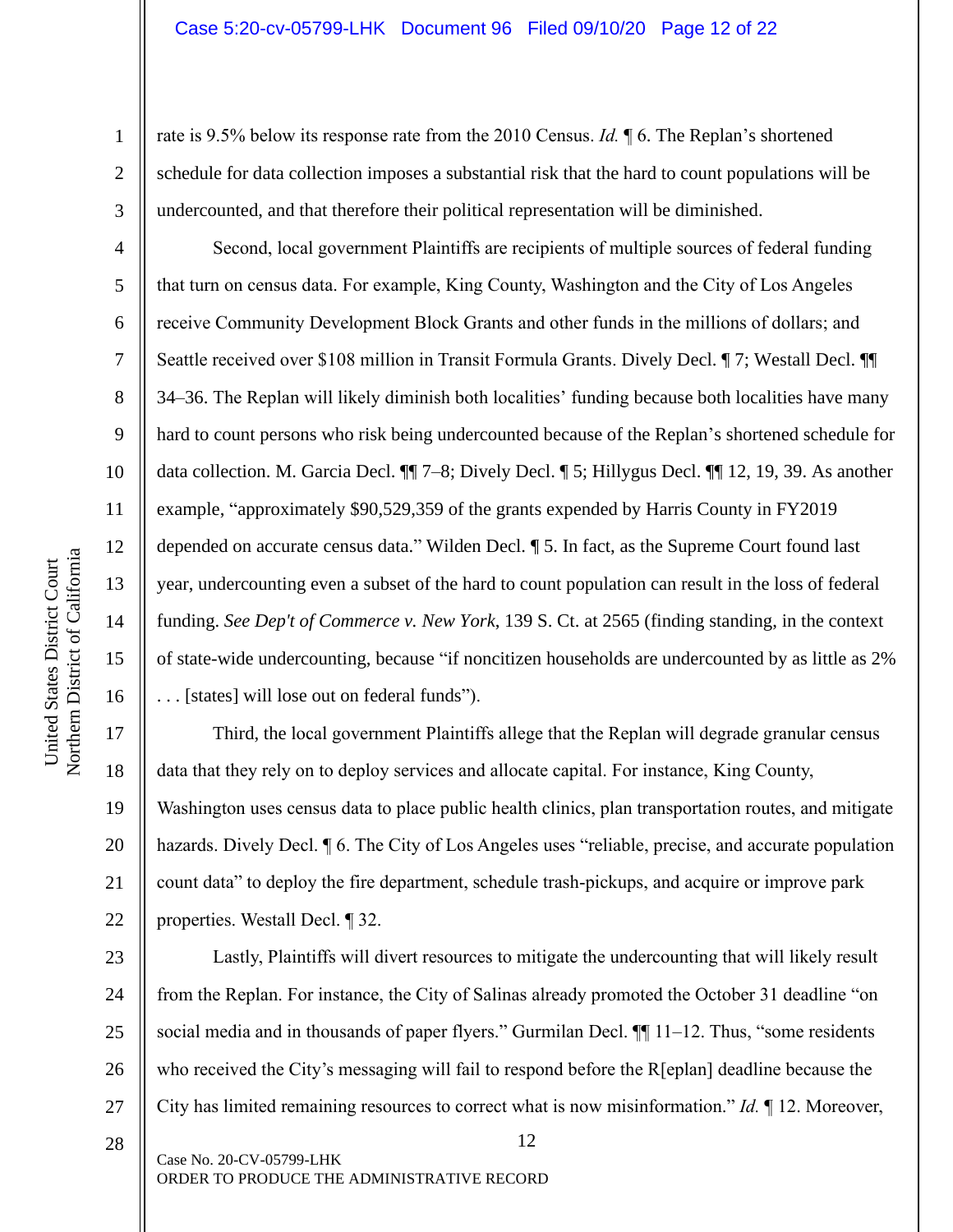the City "is still advertising for census enumerator job listings because traditional applicant groups like senior citizens have concerns about the risk of catching COVID-19. With fewer enumerators working, every extra day the City has to use the existing staff to support the count." *Id.* ¶ 13.

As more examples, Harris County "participated in over 150 events," including "food distribution events," during which it "announced the October 31, 2020 deadline for the 2020 Census." Briggs Decl. ¶ 12. "Harris County will be forced to expend additional resources to clear confusion about the last date for self-response during the Census, to ensure that people who have not responded are counted in time." *Id.* ¶ 16. The Black Alliance for Just Immigration already "publicized the October 31 deadline for self-response during digital events between April and July" and is diverting resources to publicize the new September 30 deadline. Gyamfi Decl. ¶¶ 13– 14. The League of Women Voters "has already had to spend time and financial resources" developing and distributing public education materials on the Replan timeline. Stewart Decl. ¶ 12. The National Urban League has similarly had "to divert resources from other programs and projects" to "alleviate the confusion" about the change in deadlines. Green Decl. ¶ 15. Indeed, even now, the Census Bureau boasts of how its communications program was "more integrated than ever before" with Plaintiffs such as National Urban League. Fontenot Decl. ¶ 40. Mitigating those now-counterproductive education campaigns and a likely undercount will only be harder in the midst of a pandemic. *E.g.*, M. Garcia Decl. ¶¶ 14–14; Gurmilan Decl. ¶¶ 11–14; Briggs Decl. ¶¶ 11–12, 15–17.

20 21 22 23 24 25 26 27 The above harms are "concrete, particularized, and actual or imminent." *Dep't of Commerce v. New York*, 139 S. Ct. at 2565 (quoting *Davis*, 554 U.S. at 733). They are also "fairly traceable to the defendant's challenged behavior; and likely to be redressed by a favorable ruling.'" *Id.* (quoting *Davis*, 554 U.S. at 733). As the Supreme Court stressed last year, "Article III 'requires no more than de facto causality.'" *Id.* at 2566 (quoting *Block v. Meese*, 793 F.2d 1303, 1309 (D.C. Cir. 1986) (Scalia, J.)). Here, Plaintiffs' theory of standing rests "on the predictable effect of Government action on the decisions of third parties"—specifically, the predictable harms of accelerating census deadlines, without warning, after months of publicly operating under a plan

13 Case No. 20-CV-05799-LHK ORDER TO PRODUCE THE ADMINISTRATIVE RECORD

1

2

3

4

5

6

7

8

9

10

11

12

13

14

15

16

17

18

19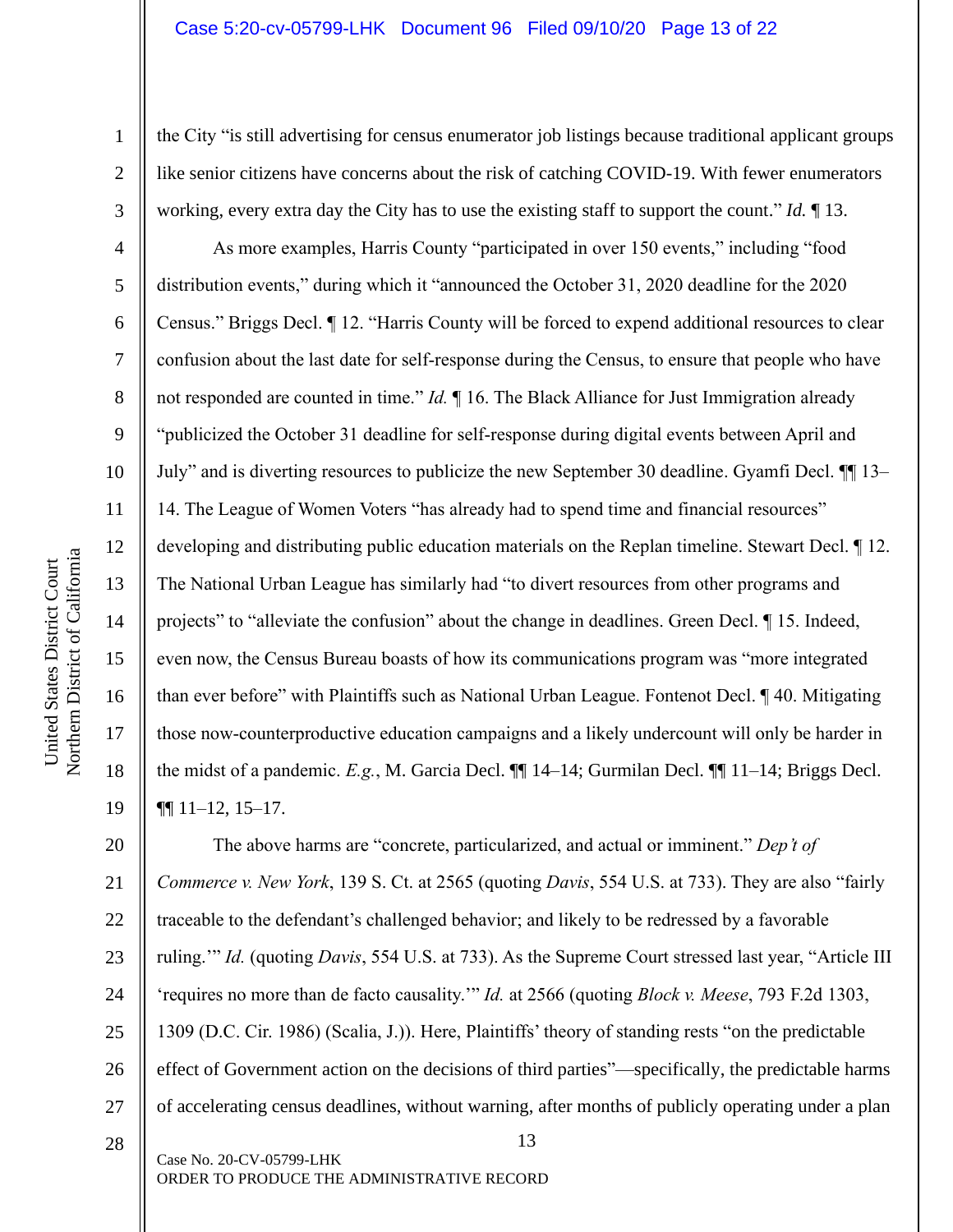6 tailored to COVID-19. *Id.* Accordingly, enjoining the Replan's last-minute change in deadlines would redress those harms. *See, e.g.*, *Dep't of Commerce v. U.S. House of Representatives*, 525 U.S. 316, 328–34 (1999) (affirming injunction against the planned use of statistical sampling to prevent apportionment harms, among others); *New York v. United States Dep't of Commerce*, 351 F. Supp. 3d 502, 675 (S.D.N.Y.) (issuing injunction to prevent "the loss of political representation and the degradation of information"), *aff'd in part, rev'd in part and remanded sub nom. Dep't of Commerce v. New York*, 139 S. Ct. 2551.

8

1

2

3

4

5

7

9

10

11

12

13

14

15

17

18

19

21

# **3. The Replan constitutes final agency action.**

The Replan constitutes final agency action. "To maintain a cause of action under the APA, a plaintiff must challenge 'agency action' that is 'final.'" *Wild Fish Conservancy v. Jewell*, 730 F.3d 791, 800 (9th Cir. 2013) (citing *Norton v. S. Utah Wilderness All.*, 542 U.S. 55, 61–62  $(2004)$ ).

16 20 22 Courts should take a "'pragmatic' approach" to finality. *U.S. Army Corps of Engineers v. Hawkes Co., Inc.,* 136 S. Ct. 1807, 1815 (2016) (quoting *Abbott Laboratories v. Gardner*, 387 U.S. 136, 149 (1967)). For an agency's action to be final, two conditions must be met. First, the action "must mark the consummation of the agency's decisionmaking process —it must not be of a merely tentative or interlocutory nature." *Bennett v. Spear*, 520 U.S. 154, 177–78 (1997). Second, the action "must be one by which rights or obligations have been determined, or from which legal consequences will flow." *Id*. Five years earlier, the Supreme Court found that the same two requirements applied in a census case. *Franklin*, 505 U.S. at 797 (the central question "is [1] whether the agency has completed its decisionmaking process, and [2] whether the result of that process is one that will directly affect the parties.").

23 24 25 26 27 The Replan meets both criteria. First, the Replan marks the consummation of the agency's decisionmaking process. *Id*. An agency action marks the consummation of the agency's decisionmaking process when the decision is "not subject to further agency review." *Sackett v. E.P.A*., 566 U.S. 120, 127 (2012); *see also Hawkes*, 136 S. Ct. at 1813–14 (holding that an agency action was final because the determination was "typically not revisited"); *Fairbanks North Star*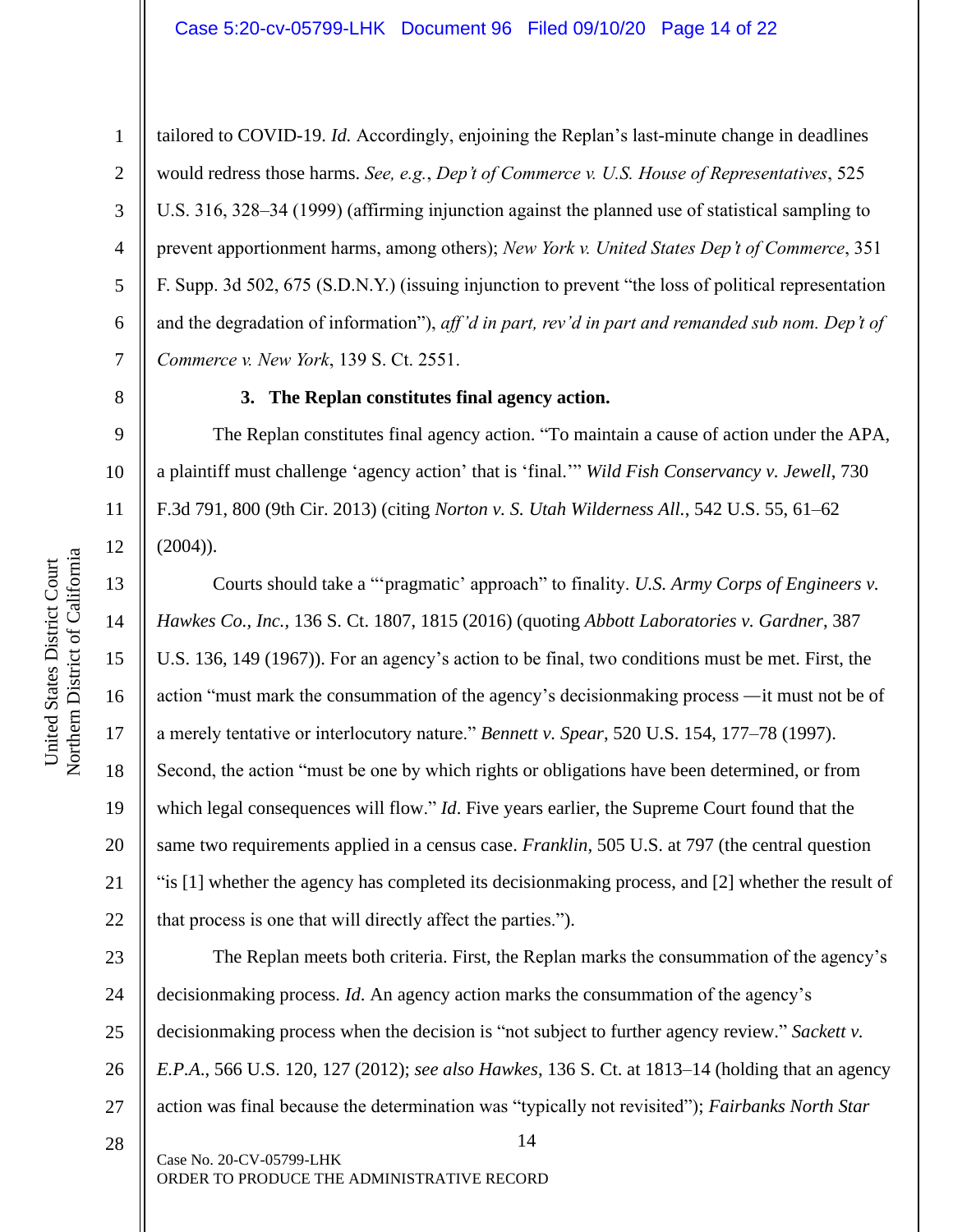*Borough v. U.S. Army Corps of Engineers*, 543 F.3d 586, 593 (9th Cir. 2008) (holding that an agency's action was final where "[n]o further agency decisionmaking on the issue can be expected"). According to Fontenot's declaration, the Secretary approved the Replan. Fontenot Decl. ¶ 85. No further agency decisionmaking will be conducted on the Replan. These facts support the conclusion that the agency has reached a definite position that the census will be conducted according to the schedule set forth in the Replan. *Fairbanks*, 543 F.3d at 593.

Second, the Replan is a decision by which rights or obligations have been determined. The Replan determines the rights and obligations of the Census Bureau because it determines the dates on which the Census Bureau will end its data collection and processing. The Replan also determines the rights and obligations of people who seek to participate in the census by preventing them from participating in the census after September 30, 2020. *See Sackett*, 566 U.S. at 126 (holding that an agency action determined rights and obligations of property owners where it "severely limit[ed] [the owners'] ability to obtain a permit . . . from [the agency]"); *Alaska, Dep't of Environmental Conservation v. E.P.A.*, 244 F.3d 748, 750 (9th Cir. 2001) (holding that an agency action determined rights and obligations where its effect was to halt construction at a mine facility). These people will be unable to participate despite the Census Bureau's previous representations that they could participate until October 31, 2020. Because the Replan determines rights and obligations, the Replan constitutes final agency action.

19 20 21 22 23 24 25 26 27 Disputing this conclusion, Defendants rely on the Supreme Court's decision in *Franklin v. Massachusetts*, 505 U.S. 788 (1992). That case concerned the Secretary of Commerce's transmission of the census report to the President. *Franklin*, 505 U.S. at 797–98. The data presented to the President was still subject to correction by the Secretary. *Id*. In addition, the President could instruct the Secretary to reform the census. *Id*. at 798. Accordingly, the report was a "moving [target]" or a "tentative recommendation," rather than a "final and binding determination," so it carried "no direct consequences for the reapportionment." *Id*. Based on these characteristics, the Supreme Court held that the transmission of the census report was not final agency action. *Id*. at 798.

1

2

3

4

5

6

7

8

9

10

11

12

13

14

15

16

17

18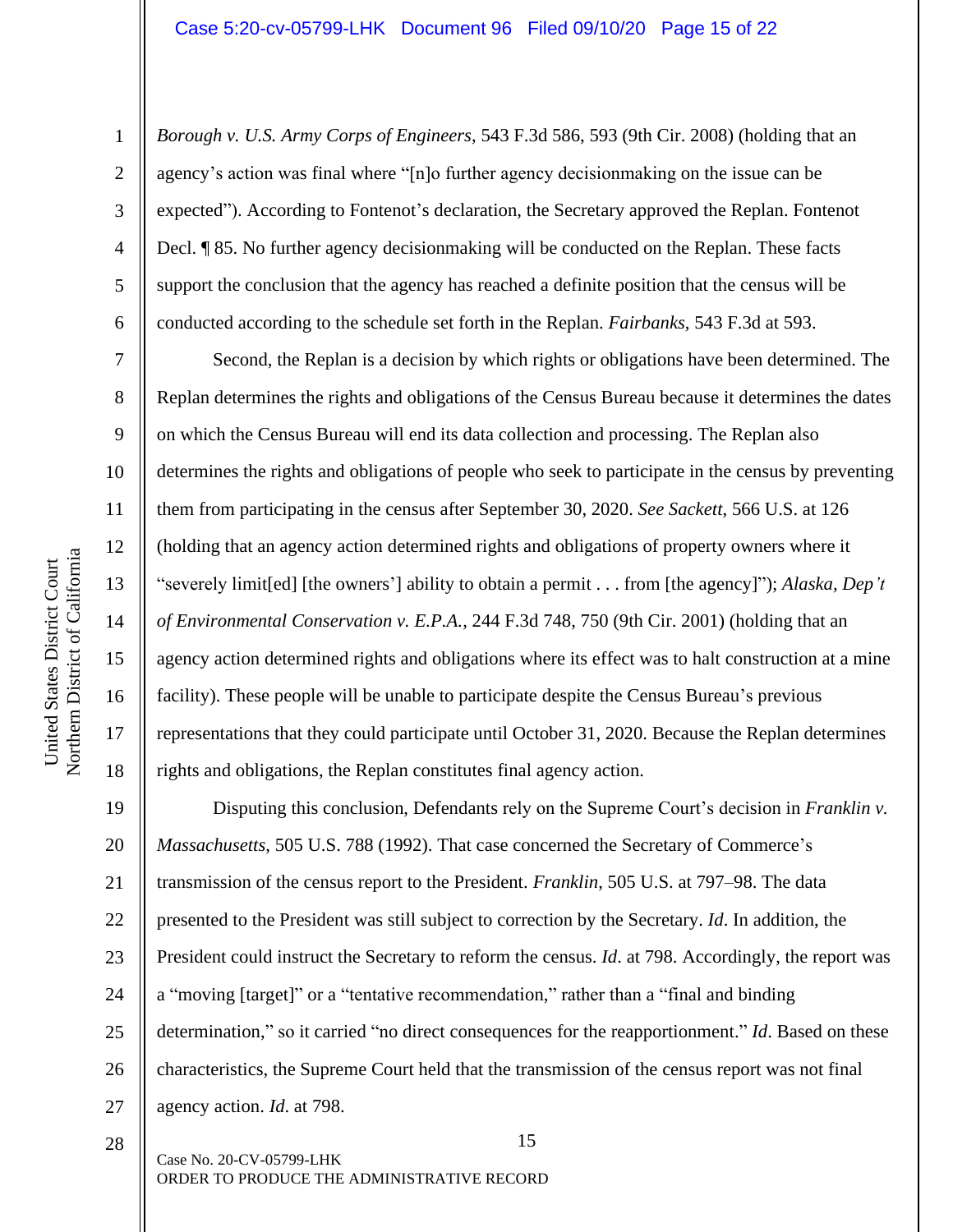United States District Court

United States District Court

1

2

3

4

5

6

7

8

9

10

11

12

13

Defendants argue that the Replan also does not constitute final agency action. However, *Franklin* underscores why the Replan constitutes final agency action. The Replan is not a tentative recommendation that will be revisited by the agency, or reviewed by a higher official. Rather, no further review of the Replan will be conducted. Moreover, the Replan does have direct consequences for the reapportionment. The Replan determines the date on which data collection will end, past which people can no longer participate in the census. Thus, the Replan constitutes final agency action.

Defendants also argue that the Replan does not constitute agency action at all. Agency action includes "the whole or part of an agency rule, order, license, sanction, relief, or the equivalent or denial thereof, or failure to act." 5 U.S.C. § 551(13). To satisfy this requirement, the matter must be a "circumscribed, discrete agency action[]." *S. Utah Wilderness All.*, 542 U.S. at 62–63. This requirement "precludes [a] broad programmatic attack" on an agency's operations. *Id*. at 64.

14 15 16 17 18 19 20 21 22 23 24 25 26 27 Defendants analogize this case to *NAACP v. Bureau of the Census*. 945 F.3d 183 (4th Cir. 2019). In *NAACP*, the plaintiffs brought a challenge in 2018 to the census "methods and means," which the Fourth Circuit repeatedly referred to as "design choices." *NAACP*, 945 F.3d at 186. The plaintiffs' complaint alleged insufficient numbers of enumerators, insufficient networks of area census offices, the insufficiency of the Bureau's plan to rely on administrative records, and insufficient partnership program staffing. *Id*. at 190. Each of these factors was "expressly . . . tied to one another." *Id*. at 191. As a result of these relationships, "'[s]etting aside' one or more of these 'choices' necessarily would impact the efficacy of the others, and inevitably would lead to court involvement in 'hands-on' management of the Census Bureau's operations." *Id*. (citing *S. Utah Wilderness All.*, 542 U.S. at 66–67). The Fourth Circuit further held that the cancellation of a specific field test in 2016 did not give rise to legal consequences, rights or obligations. *Id*. In concluding that there was not final agency action, the Fourth Circuit emphasized that its holding was "based on the broad, sweeping nature of the allegations that the plaintiffs have elected to assert under the APA." *Id*. at 192.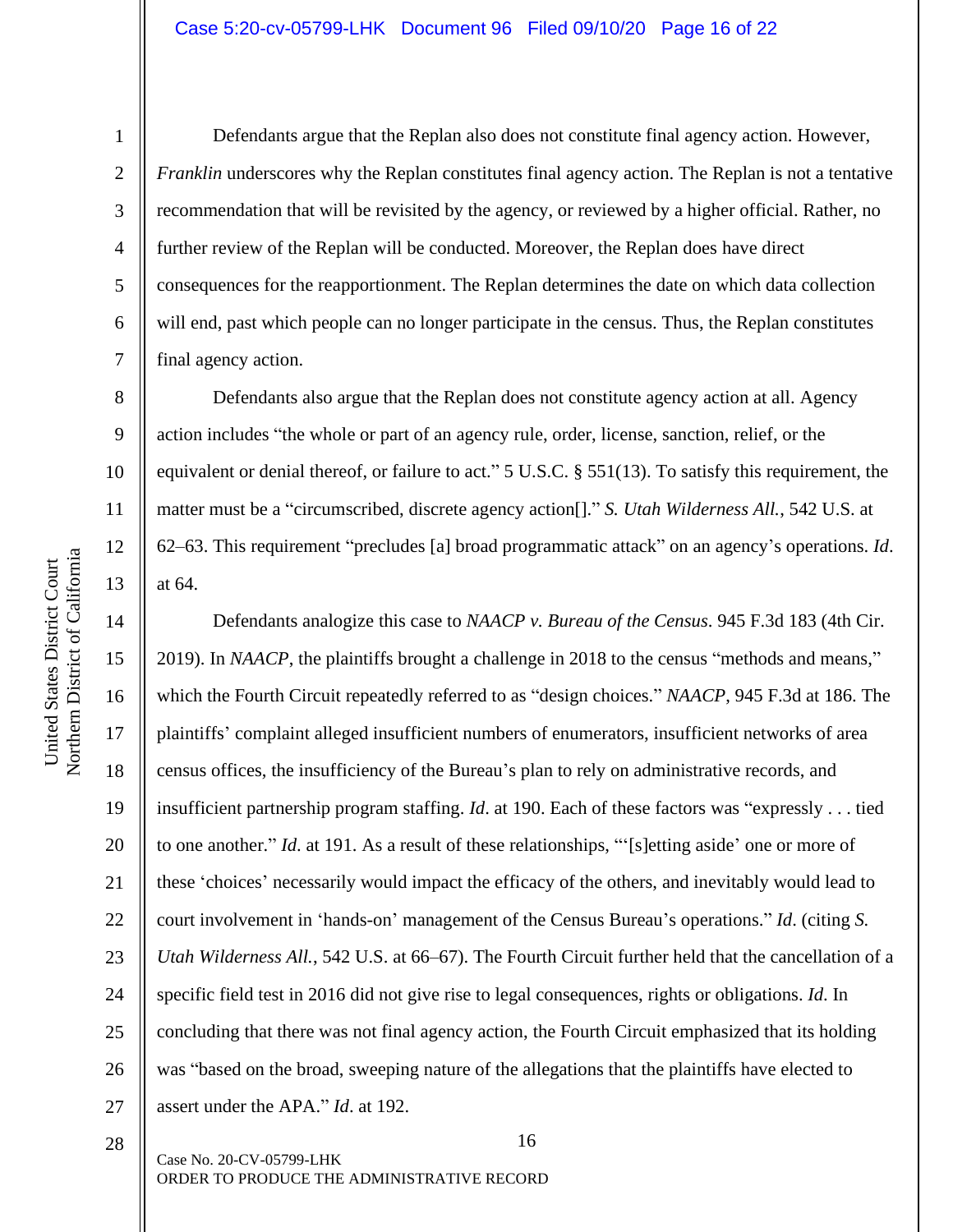16

United States District Court Northern District of California

Northern District of California United States District Court

1

*NAACP* is inapposite. The instant case does not challenge the census "methods and means" or "design choices." The instant case does not challenge multiple aspects of the census that are expressly tied to one another such that the Court must engage in "hands-on" management of the Census Bureau's operations. The Replan itself concerns only one aspect of the Bureau's operations—the census schedule. The Replan does give rise to legal consequences, rights, and obligations. In addition, the Replan was announced in a single press release. *See* ECF No. 37-1. These facts support the conclusion that the Replan is a circumscribed, discrete agency action.

#### **4. The Replan is not committed to agency discretion by law.**

The Replan is not committed to agency discretion. The APA creates a "strong presumption favoring judicial review of administrative action." *Weyerhaeuser*, 139 S. Ct. at 370 (quoting *Mach Mining, LLC v. EEOC*, 575 U.S. 480, 489 (2015)). However, the APA precludes courts from reviewing actions that are committed to agency discretion by law. 5 U.S.C. § 701(a)(2). Courts have read this exception "quite narrowly, restricting it to 'those rare circumstances where the relevant statute is drawn so that a court would have no meaningful standard against which to judge the agency's exercise of discretion.'" *Weyerhaeuser*, 139 S. Ct. at 370 (quoting *Lincoln v. Vigil*, 508 U.S. 182, 191 (1993)).

17 18 19 20 21 22 23 24 25 26 The Replan does not fit into this narrow exception. In *Department of Commerce v. New York*, the Supreme Court explained that "[t]he taking of the census is not one of those areas traditionally committed to agency discretion," acknowledging that "courts have entertained both constitutional and statutory challenges to census-related decisionmaking." 139 S. Ct. at 2568. The Supreme Court explained that there were meaningful standards against which to judge the agency's action, including the Census Act, which requires that the agency "conduct a census that is accurate and that fairly accounts for the crucial representational rights that depend on the census and the apportionment." *Id*. at 2568–69 (citing *Franklin*, 505 U.S. at 819–20 (Stevens, J., concurring in part and concurring in judgment)). Therefore, there are meaningful standards against which to judge the Replan, and the Replan is not committed to agency discretion.

28

27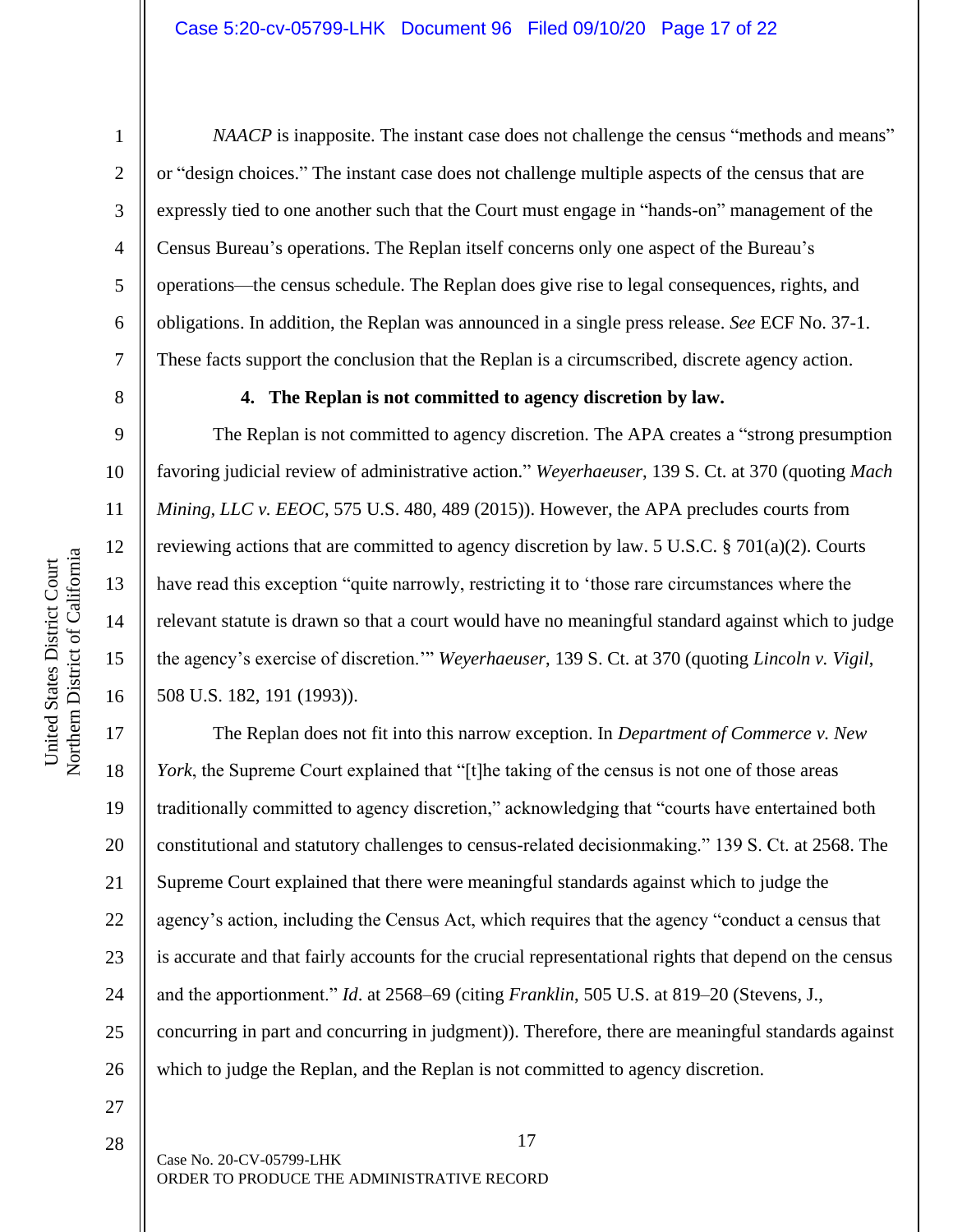7

8

9

10

11

12

13

14

15

17

18

19

21

23

25

1

#### **B. Although Defendants rely on cases holding that reviewability must be decided before production of the record, those cases are distinguishable.**

Defendants argue that the Court cannot order production of the administrative record before deciding whether the case is reviewable. For the reasons stated below, the Court disagrees. The cases cited by Defendants are readily distinguishable. Furthermore, several district courts have ordered production of the administrative record prior to deciding reviewability.

Defendants rely on *In re United States*, a mandamus action stemming from challenges to the termination of the Deferred Action for Childhood Arrivals (DACA) program. 138 S. Ct. 443 (2017). In that case, the Supreme Court reversed a district court order requiring the government to complete the administrative record and concluded that the district court should have first decided whether the case was reviewable. *Id*. at 445.

16 20 22 24 However, *In re United States* is easily distinguishable from this case for at least three reasons. First, the government had already produced an administrative record. *Id.* at 444. Accordingly, *In re United States* addressed completion of the administrative record, and not whether an administrative record must be produced in the first instance. *Id.* As explained below, the government is always required to produce an administrative record for the purposes of APA review. Second, *In re United States* concerned the government's assertions of the deliberative process privilege. *Id.* By contrast, in the instant case, the government initially asserted deliberative process privilege, but then immediately withdrew such assertion and has not asserted any other privilege. ECF No. 82 at 32:14–:16; 36:15–:17. Finally, *In re United States* concerned an overly broad district court order, which compelled the production of "all DACA-related materials considered by persons (anywhere in the government) who thereafter provided [the Secretary] with written advice or input . . . [or] verbal input" on the decision. *In re United States*, 138 S. Ct. at 444. Such an overly broad order is not at issue here. In light of the Supreme Court's instruction that *In re United States* be cabined to "the specific facts of [the] case," we cannot apply its ruling here. *Id*. at 145.

26 27 Defendants additionally rely on *NAACP v. Bureau of the Census*, --- F. Supp. 3d ---, 2020 WL 1890531 (D. Md. Apr. 16, 2020). In that case, the Fourth Circuit resolved threshold issues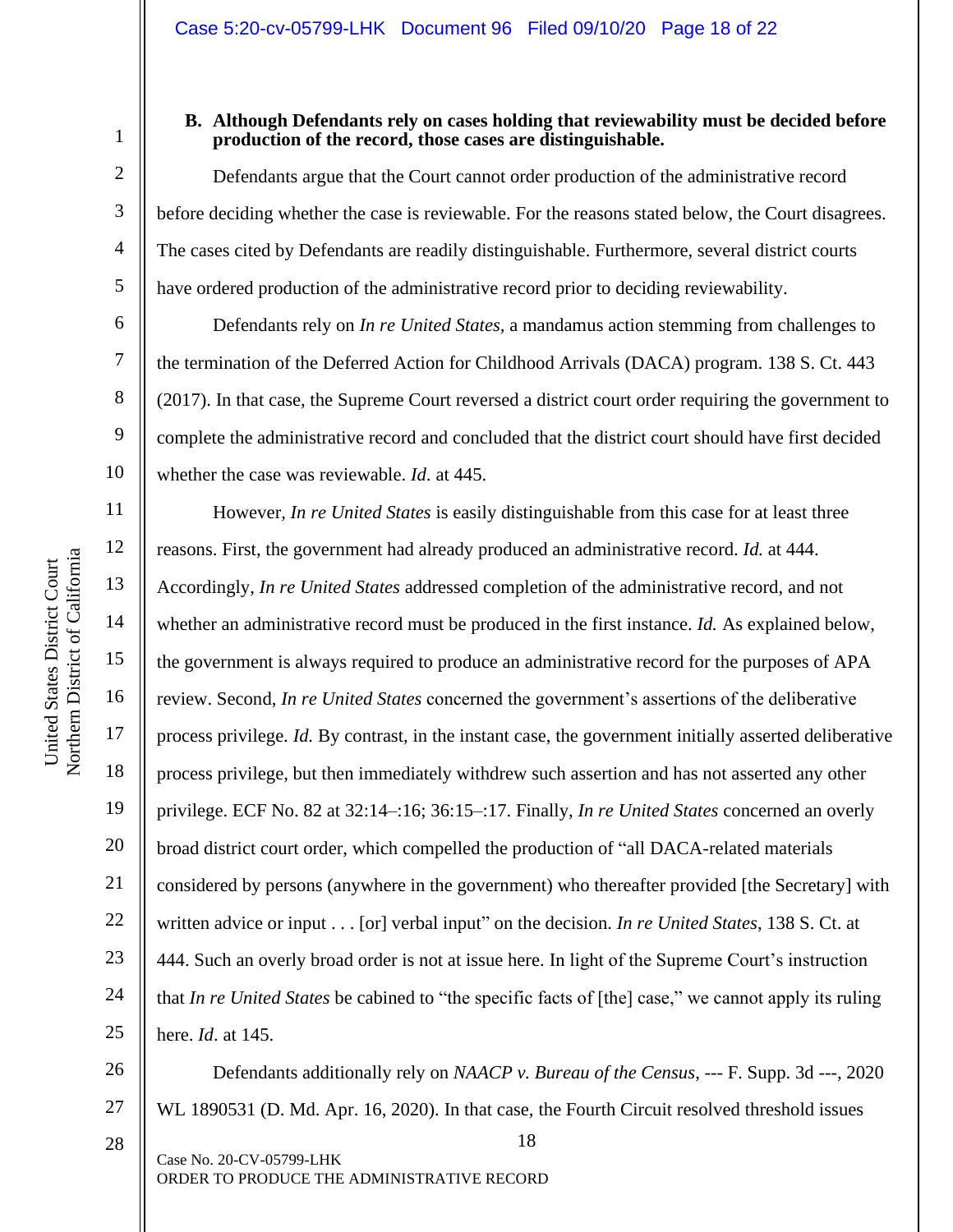#### Case 5:20-cv-05799-LHK Document 96 Filed 09/10/20 Page 19 of 22

Northern District of California Northern District of California 1

2

3

4

5

6

7

8

9

10

11

12

13

14

15

United States District Court

United States District Court

16

17

18

19

20

21

before an administrative record was produced and concluded that there was not final agency action. *NAACP v. Bureau of the Census*, 945 F.3d 183, 190 (4th Cir. 2019). However, *NAACP* is distinguishable from this case in at least two respects. First, in *NAACP*, the plaintiffs initially brought only an Enumeration Clause claim, not APA claims. *Id*. at 187–88. Second, in *NAACP*, the plaintiffs had access to information outside of the administrative record, including discovery that had already been ordered on the Enumeration Clause claim and a public record. *See NAACP v. Bureau of the Census*, 382 F. Supp. 3d 349, 356 (D. Md. 2019) (ordering discovery on the plaintiffs' constitutional claims). In the instant case, Defendants have produced only a single declaration drafted for this litigation, which attempts to give contemporaneous reasons for the agency action.

Moreover, while the Fourth Circuit ruled on reviewability before the production of the administrative record, other courts have demanded the production of the administrative record before deciding reviewability. *See Ctr. for Popular Democracy Action v. Bureau of the Census*, No. 1:19-cv-10917-AKH (S.D.N.Y. Jan. 9, 2020) (granting motion to expedite production of administrative record before deciding reviewability); *see also Doe # 1 v. Trump,* 423 F. Supp. 3d 1040, 1046 (D. Ore. 2019) (holding that production of administrative record was appropriate because the court required the administrative record to determine whether the agency action is final); *Friends of the River v. U.S. Army Corps of Engineers*, 870 F. Supp. 2d 966, 976 (E.D. Cal. 2012) ("Determining whether [the challenged actions] are final agency actions in the instant case requires a review of the full administrative record, because . . . 'the question of jurisdiction is dependent on the resolution of factual issues going to the merits' of [the] action.").

22 23

# **C. Defendants must produce the administrative record.**

24 25 26 27 Defendants' position that they need not produce the administrative record must be evaluated in the context of the APA. Under the APA, "judicial review of agency action is limited to 'the grounds that the agency invoked when it took the action.'" *Dep't of Homeland Security v. Regents of the Univ. of Ca.*, 140 S. Ct. 1891, 1907 (2020). The agency cannot provide new reasons after the action is taken because such reasons would be "post hoc rationalization[s]" that do not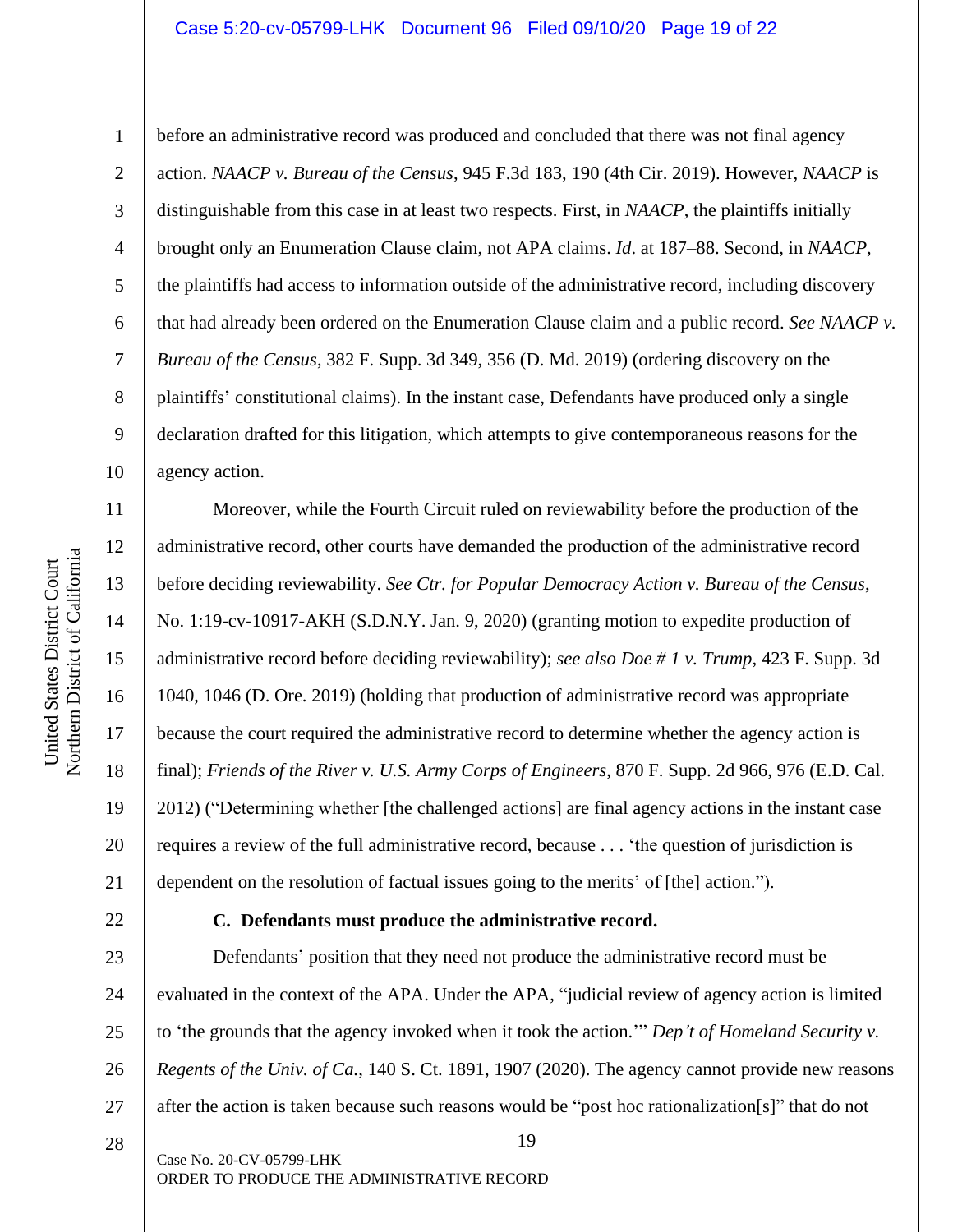represent the agency's reasons for acting. *Id*. at 1908 (quoting *Overton Park, Inc. v. Volpe*, 401 U.S. 402, 420 (1972)).

To permit the Court to review the agency's reasons for acting, the agency must produce an administrative record, which consists of "all documents and materials directly or indirectly considered by agency decision-makers" at the time of the decision. *Thompson v. U.S. Dep't of Labor*, 885 F.2d 551, 555 (9th Cir. 1989). The Court must then use the administrative record to evaluate Plaintiffs' APA claims. *See Camp v. Pitts*, 411 U.S. 138, 142 (1973) (explaining that "[t]he focal point for judicial review [of APA claims] should be the administrative record"), *abrogated on other grounds by Califano v. Sanders*, 430 U.S. 99 (1977); *Overton Park*, 401 U.S. at 420 (holding that "[APA] review is to be based on the full administrative record that was before the Secretary at the time he made his decision").

12 13 14 15 16 17 18 19 20 21 22 23 24 25 26 27 Defendants argue that this Court should instead decide the APA claims based on Fontenot's declaration. However, this Court cannot engage in APA review based on "[a] new record made initially in the reviewing court," especially a declaration drafted for litigation, because the declaration would be an impermissible post hoc rationalization that does not reveal the agency's reasons for acting at the time of the action. *Camp*, 411 U.S. at 142. Accordingly, the Supreme Court has held that a district court erred in relying on litigation affidavits, which were impermissible "post hoc rationalizations." *Overton Park*, 401 U.S. at 419; *see also Cmty. for Creative Non-Violence v. Lujan*, 908 F.2d 992, 998 (D.C. Cir. 1990) (R. Ginsburg, Thomas, Sentelle, JJ.) (concluding that relying on litigation affidavits is "manifestly inappropriate"). In *Overton Park*, the Supreme Court remanded in order for the district court to conduct its review based on the administrative record. *Overton Park*, 401 U.S. at 419–20; *see also Am. Bioscience, Inc. v. Thompson*, 243 F.3d 579, 580 (D.C. Cir. 2001) (vacating and remanding because the district court should have required the FDA to file the administrative record and the circuit court could not "tell on what basis the Food and Drug Administration took the agency action the plaintiff seeks to enjoin"). In accordance with this case law, the Court must require the agency to file an administrative record on which it can review Plaintiffs' APA claims.

20 Case No. 20-CV-05799-LHK ORDER TO PRODUCE THE ADMINISTRATIVE RECORD 28

1

2

4

5

6

7

8

9

10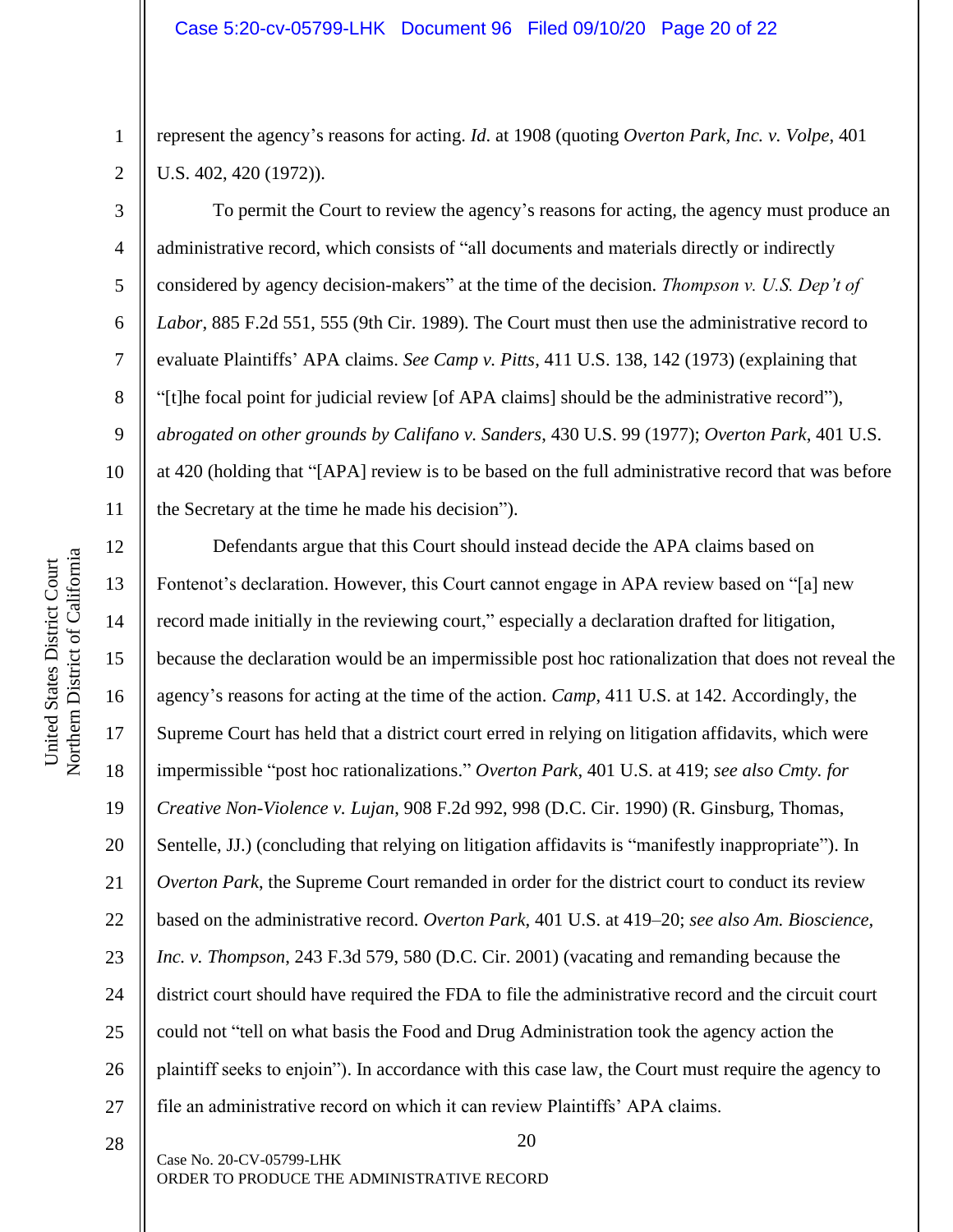1

2

3

4

5

6

7

8

9

10

11

12

13

14

15

16

17

18

If the agency claims that some parts of the administrative record are privileged, the Defendants shall produce a privilege log according to the same production deadlines. *See Ctr. for Food Safety v. Vilsack*, No. 15-cv-01590, 2017 WL 1709318, at \*5 (N.D. Cal. May 3, 2017) (requiring the production of a privilege log when the agency asserted privilege); *Inst. For Fisheries Res. v. Burwell*, No. 16-cv-01574-VC, 2017 WL 89003, at \*1 (N.D. Cal. Jan. 10, 2017) (same).

## **III. CONCLUSION**

For the foregoing reasons, the Court orders Defendants to produce an administrative record. For the purposes of the immediate production of the administrative record for the preliminary injunction motion, the administrative record shall be limited by subject matter, date range, and custodians in the following ways:

By September 13, 2020, Defendants Bureau Director Steven Dillingham and Secretary of Commerce Wilbur Ross and all of their direct reports/subordinates shall file the following, and a privilege log for any privileged documents: All documents comprising the Replan and its various components for conducting the 2020 Census in a shortened time period, including guidance, directives, and communications regarding same. The date range of the documents is April 13, 2020 to August 3, 2020. These custodians can limit their review to documents and materials directly or indirectly considered during these four months.

19 20 21 22 23 24 By September 16, 2020, Associate Director Fontenot, his subordinates, and the individuals engaged with Fontenot to consider and prepare the Replan shall file the following, and a privilege log for any privileged documents: All documents and materials directly or indirectly considered when making the decision to replace the COVID-19 Plan with the Replan. The date range of the documents is April 13, 2020 to August 3, 2020. These custodians can limit their review to documents and materials directly or indirectly considered during these four months.

25 26 Plaintiffs' reply in support of their motion for preliminary injunction shall be filed on September 15, 2020.

27 28 The administrative record cannot be artificially constrained in time. If the Replan was